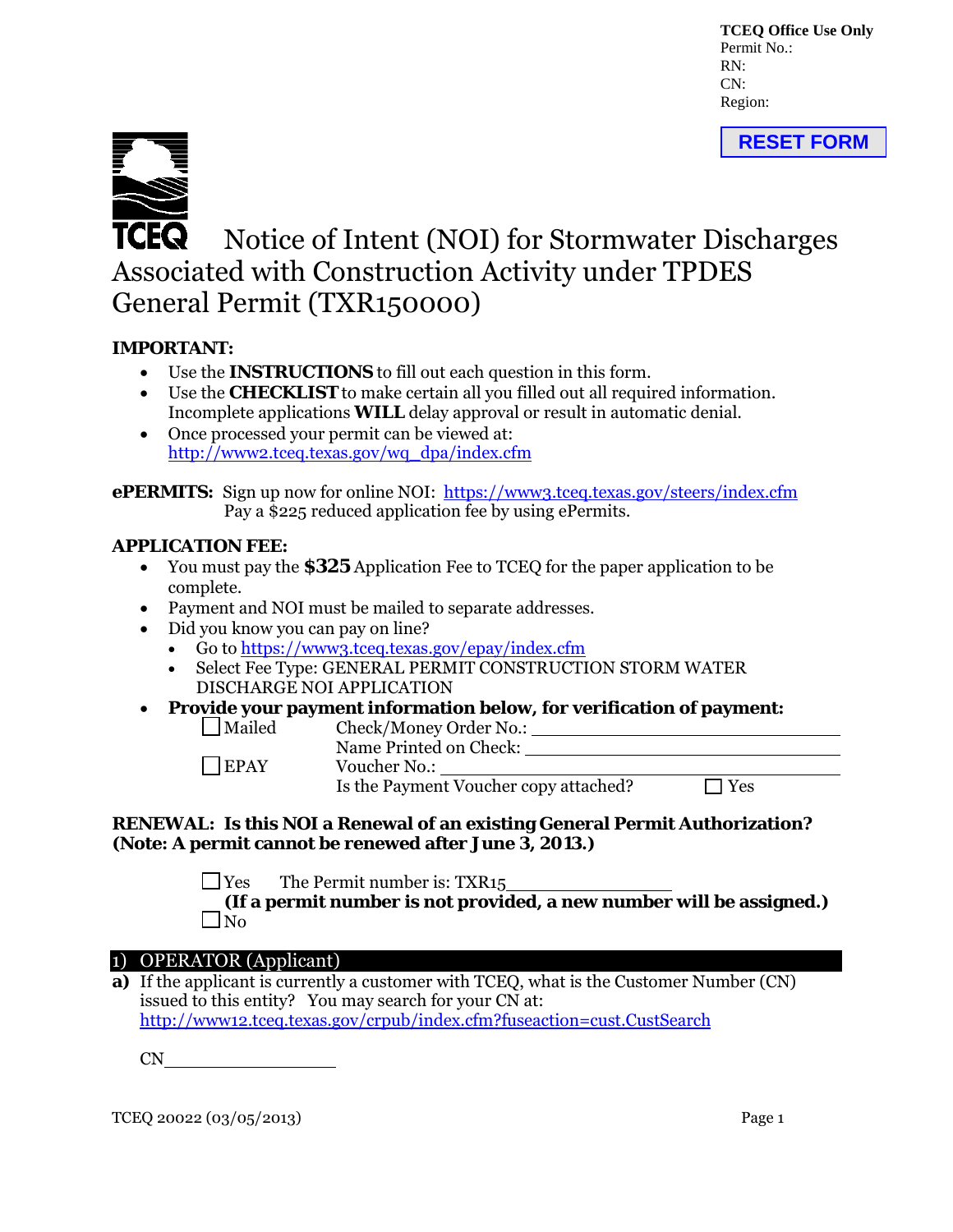**b**) What is the Legal Name of the entity (applicant) applying for this permit?

 $\overline{a}$ (The legal name must be spelled exactly as filed with the Texas Secretary of State, County, or in the legal document forming the entity.)

**c)** What is the name and title of the person signing the application? The person must be an executive official meeting signatory requirements in TAC 305.44(a). Prefix (Mr. Ms. Miss):

| <b>First/Last Name:</b> | <b>SUIIIX</b>           |
|-------------------------|-------------------------|
| Title:                  | <sup>-</sup> redential: |

**d)** What is the Operator Contact's (Responsible Authority) contact information and mailing address as recognized by the US Postal Service (USPS)? You may verify the address at: <http://zip4.usps.com/zip4/welcome.jsp>

|    | $\square$ Individual<br>Joint Venture<br>Trust<br><b>State Government</b><br><b>Other Government</b>                              | $\Box$ Limited Partnership<br>$\Box$ General Partnership<br>$\Box$ Estate<br>$\Box$ County Government | e) Indicate the type of Customer (The instructions will help determine your customer type):<br>$\Box$ Sole Proprietorship-DBA<br>$\Box$ Corporation<br>$\Box$ Federal Government<br>$\Box$ City Government |
|----|-----------------------------------------------------------------------------------------------------------------------------------|-------------------------------------------------------------------------------------------------------|------------------------------------------------------------------------------------------------------------------------------------------------------------------------------------------------------------|
| f) | Independent Operator?<br>(If governmental entity, subsidiary, or part of a larger corporation, check "No".)                       |                                                                                                       | $\Box$ Yes<br>$\Box$ No                                                                                                                                                                                    |
|    | <b>g)</b> Number of Employees:                                                                                                    |                                                                                                       | $\bigcap$ 0-20; $\bigcap$ 21-100; $\bigcap$ 101-250; $\bigcap$ 251-500; or $\bigcap$ 501 or higher                                                                                                         |
|    | <b>h</b> ) Customer Business Tax and Filing Numbers:<br>Government, or Sole Proprietors)<br><b>State Franchise Tax ID Number:</b> |                                                                                                       | (REQUIRED for Corporations and Limited Partnerships. Not Required for Individuals,                                                                                                                         |

Texas Secretary of State Charter (filing) Number: DUNS Number (if known):

Federal Tax ID:

#### 2) APPLICATION CONTACT

If TCEQ needs additional information regarding this application, who should be contacted?

Is the application contact the same as the applicant identified above?

| $\Box$ Yes, go to Section 3). | $\Box$ No, complete section below. |
|-------------------------------|------------------------------------|
|-------------------------------|------------------------------------|

| Prefix (Mr. Ms. Miss):  |             |         |  |
|-------------------------|-------------|---------|--|
| First/Last Name:        |             | Suffix: |  |
| Title:                  | Credential: |         |  |
| TCEQ 20022 (03/05/2013) |             | Page 2  |  |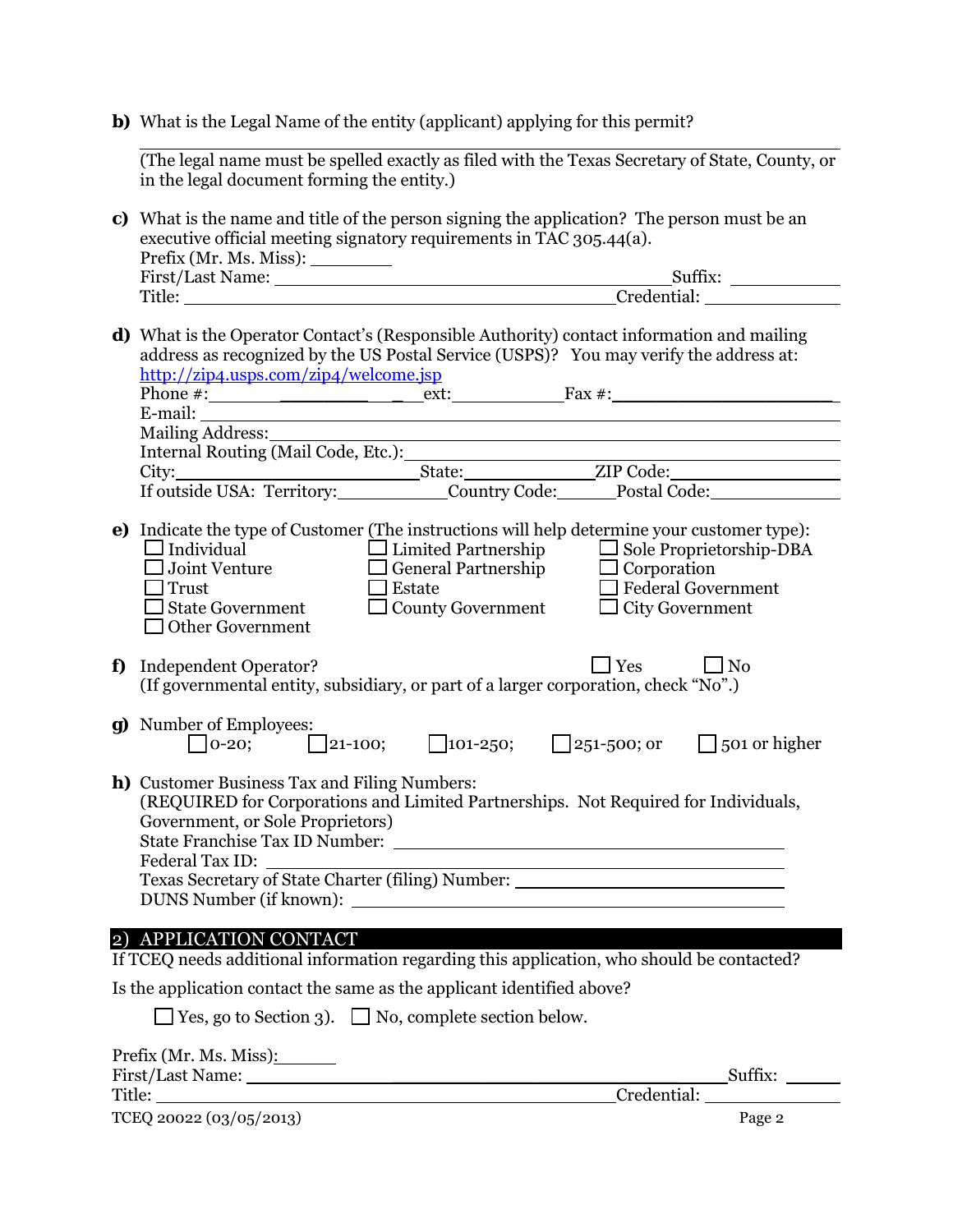| Organization Name:                                                                                             |                               |  |
|----------------------------------------------------------------------------------------------------------------|-------------------------------|--|
|                                                                                                                | Phone No.: ext: Fax Number:   |  |
|                                                                                                                |                               |  |
| Mailing Address: 1988 and 2008 and 2008 and 2008 and 2008 and 2008 and 2008 and 2008 and 2008 and 2008 and 200 |                               |  |
| Internal Routing (Mail Code, Etc.):                                                                            |                               |  |
|                                                                                                                | City: State: State: ZIP Code: |  |
| Mailing Information if outside USA:                                                                            |                               |  |
| Territory: Country Code:                                                                                       | Postal Code:                  |  |
|                                                                                                                |                               |  |

#### 3) REGULATED ENTITY (RE) INFORMATION ON PROJECT OR SITE

If the site of your business is part of a larger business site or if other businesses were located at this site before yours, a Regulated Entity Number (RN) may already be assigned for the larger site. Use the RN assigned for the larger site. Search TCEQ's Central Registry to see if the larger site may already be registered as a regulated site at:

[http://www12.tceq.texas.gov/crpub/index.cfm?fuseaction=regent.RNSearch.](http://www12.tceq.texas.gov/crpub/index.cfm?fuseaction=regent.RNSearch) 

If the site is found, provide the assigned Regulated Entity Reference Number and provide the information for the site to be authorized through this application below. The site information for this authorization may vary from the larger site information.

**a)** TCEQ issued RE Reference Number (RN): RN

- **b)** Name of project or site (the name known by the community where located): \_\_\_\_\_\_\_\_\_\_\_\_\_\_\_\_\_\_\_\_\_
- **c)** In your own words, briefly describe the primary business of the Regulated Entity: (Do not repeat the SIC and NAICS code):

**d)** County (or counties if  $> 1$ )

**e**) Latitude: Longitude: Longitude: Longitude: Longitude: Longitude: Longitude: Longitude: Longitude: Longitude: Longitude: Longitude: Longitude: Longitude: Longitude: Longitude: Longitude: Longitude: Longitude: Longitude

**f)** Does the site have a physical address? Yes, complete Section A for a physical address. No, complete Section B for site location information.

 $\overline{\phantom{a}}$  , where  $\overline{\phantom{a}}$  , where  $\overline{\phantom{a}}$  , where  $\overline{\phantom{a}}$  , where  $\overline{\phantom{a}}$ 

#### **Section A:** Enter the physical address for the site.

Verify the address with USPS. If the address is not recognized as a delivery address, provide the address as identified for overnight mail delivery, 911 emergency or other online map tools to confirm an address.

| Physical Address of Project or Site: |                     |                     |           |  |
|--------------------------------------|---------------------|---------------------|-----------|--|
| <b>Street Number:</b>                | <b>Street Name:</b> |                     |           |  |
| City:                                |                     | <b>State: Texas</b> | ZIP Code: |  |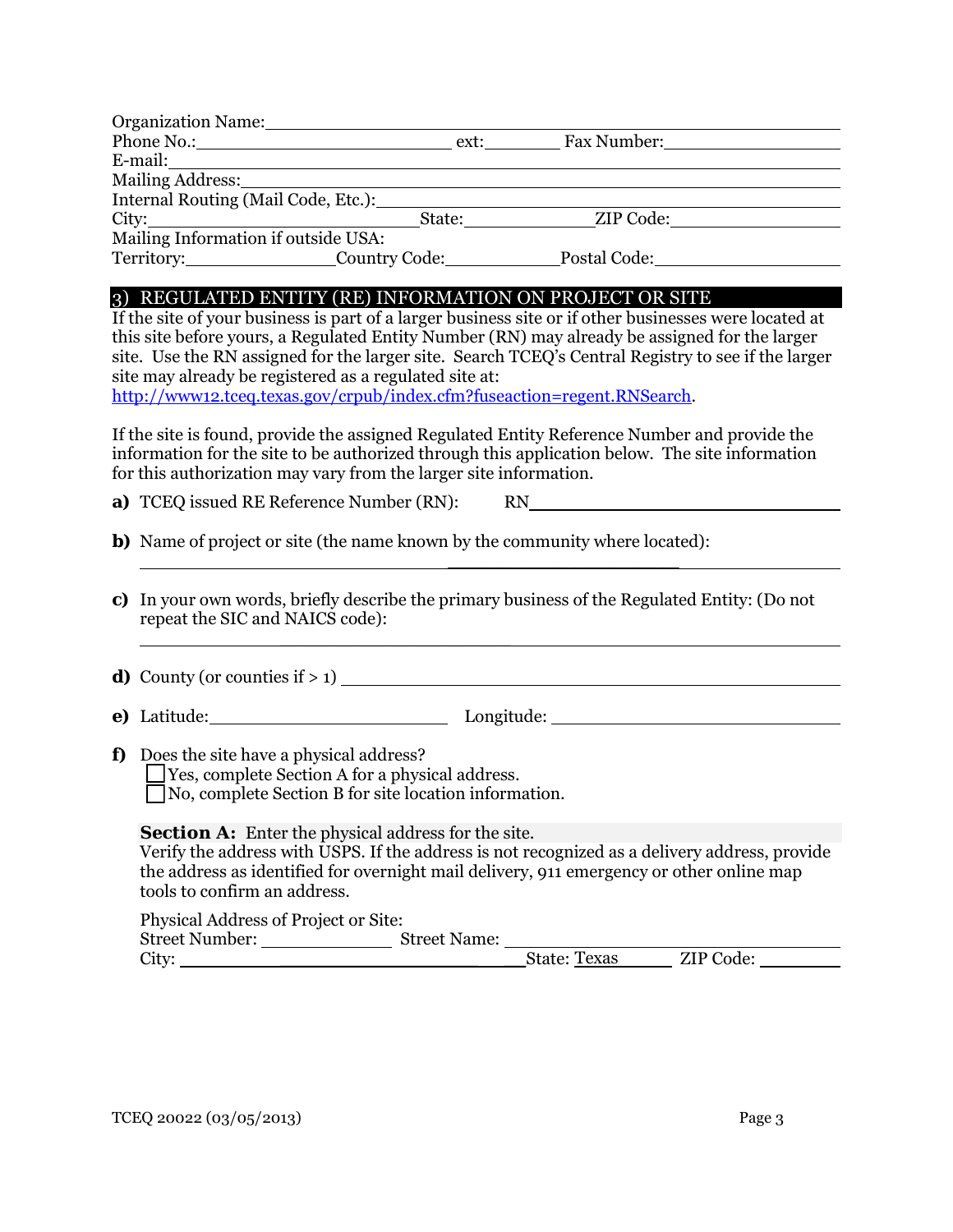#### **Section B:** Enter the site location information.

If no physical address (Street Number & Street Name), provide a written location access description to the site. (Ex.: located 2 miles west from intersection of Hwy 290 & IH35 accessible on Hwy 290 South)

City where the site is located or, if not in a city, what is the nearest city:

State: Texas ZIP Code where the site is located: Texas

### 4) GENERAL CHARACTERISTICS

**a)** Is the project/site located on Indian Country Lands?

 $\Box$  Yes - If the answer is Yes, you must obtain authorization through EPA, Region 6.  $\Box$ No

**b)** Is your construction activity associated with a facility that, when completed, would be associated with the exploration, development, or production of oil or gas or geothermal resources?

**c)** What is the Primary Standard Industrial Classification (SIC) Code that best describes the construction activity being conducted at the site? Primary SIC Code:

**d**) If applicable, what is the Secondary SIC Code(s):

- **e)** What is the total number of acres disturbed?
- **f)** Is the project site part of a larger common plan of development or sale?  $\Box$  Yes - If the answer is Yes, the total number of acres disturbed can be less than 5 acres.
	- $\Box$  No If the answer is No, the total number of acres disturbed must be 5 or more. If the total number of acres disturbed is less than 5 then the project site does not qualify for coverage through this Notice of Intent. Coverage will be denied. See the requirements in the general permit for small construction sites.
- **g)** What is the name of the first water body(s) to receive the stormwater runoff or potential runoff from the site?
- **h)** What is the segment number(s) of the classified water body(s) that the discharge will eventually reach?

 $\overline{a}$ 

 $\overline{a}$ 

Yes - If the answer is Yes, you may be under jurisdiction of the Railroad Commission of Texas and may need to obtain authorization through EPA, Region 6.  $\Box$  No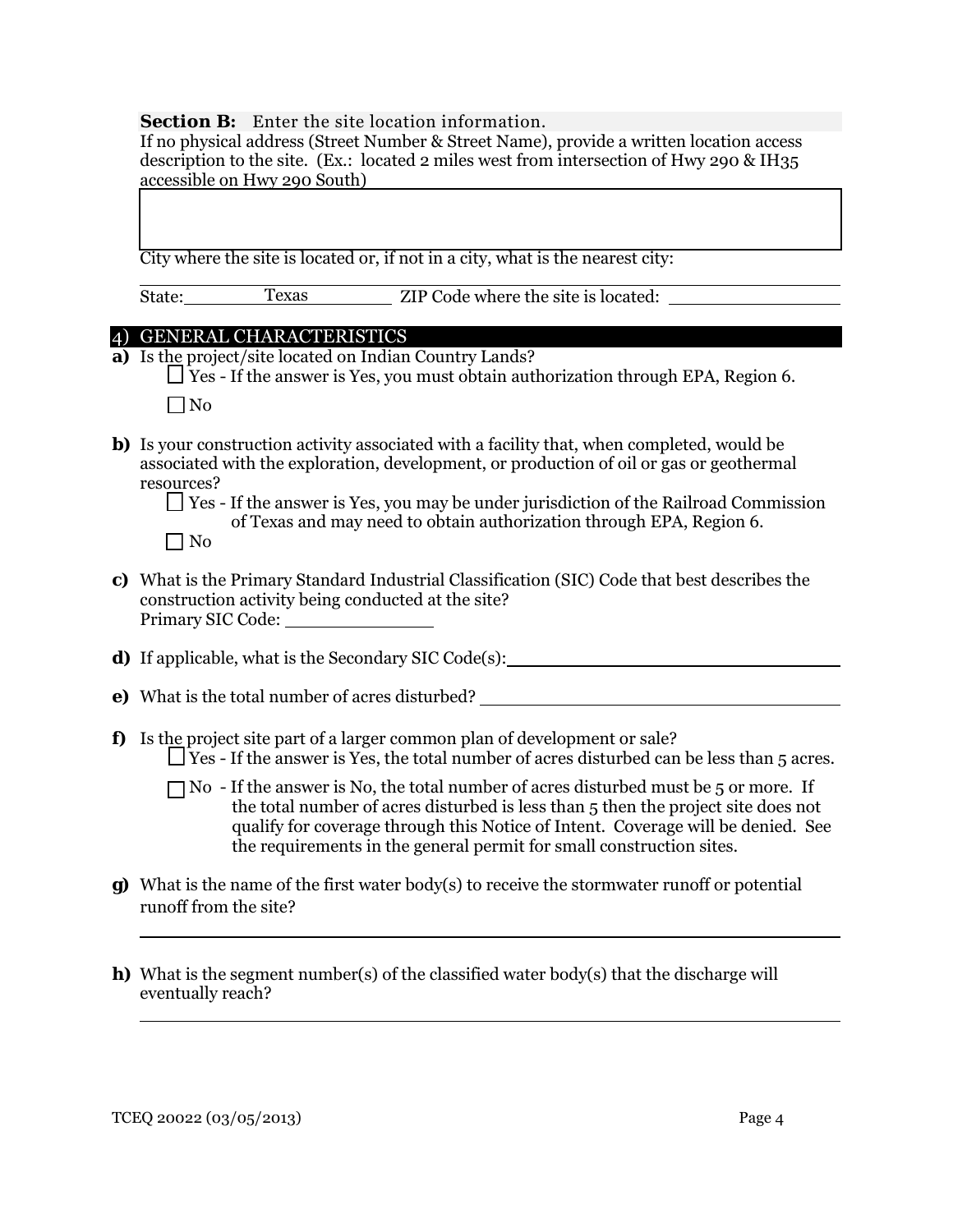**i)** Is the discharge into an MS4?

Yes - If the answer is Yes, provide the name of the MS4 operator below.

 $\Box$  No

If Yes, provide the name of the MS4 operator:

 $\overline{a}$ Note: The general permit requires you to send a copy of the NOI to the MS4 operator.

**j)** Are any of the surface water bodies receiving discharges from the construction site on the latest EPA-approved CWA 303(d) List of impaired waters?

 $\Box$  Yes - If the answer is Yes, provide the name(s) of the impaired water body(s) below.

 $\Box$  No

 $\overline{a}$ 

If Yes, provide the name(s) of the impaired water body(s):

**k)** Is the discharge or potential discharge within the Recharge Zone, Contributing Zone, or Contributing Zone within the Transition Zone of the Edwards Aquifer as defined in 30 TAC Chapter 213?

Yes - If the answer is Yes, complete certification below by checking "Yes."

 $\Box$  No

I certify that a copy of the TCEQ approved Plan required by the Edwards Aquifer Rule (30 TAC Chapter 213) is either included or referenced in the Stormwater Pollution Prevention Plan.

Yes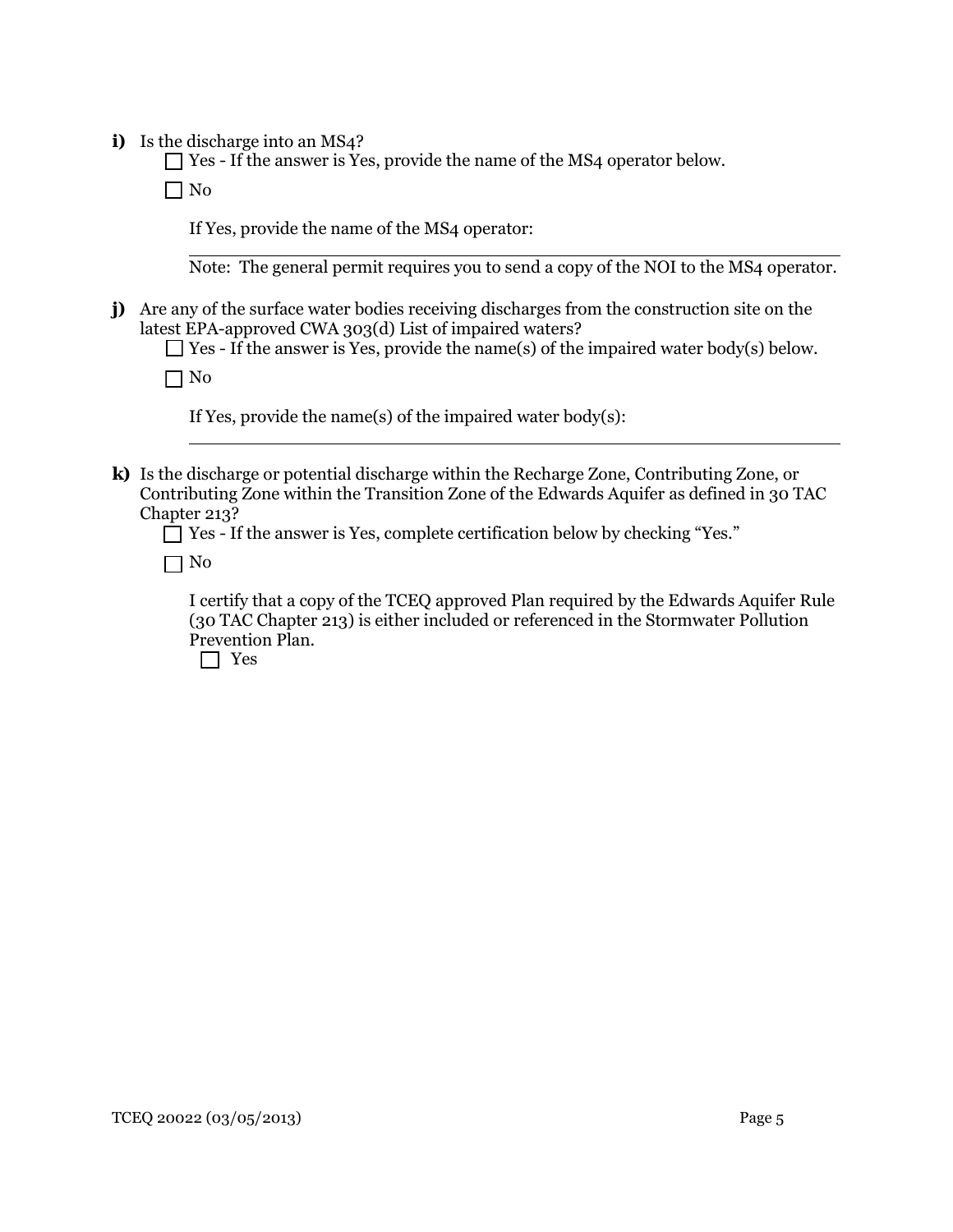#### 5) CERTIFICATION

Check Yes to the certifications below. Failure to indicate Yes to *ALL* items may result in denial of coverage under the general permit.

- **a)** I certify that I have obtained a copy and understand the terms and conditions of the Construction General Permit (TXR150000). ◯ Yes
- **b)** I certify that the full legal name of the entity applying for this permit has been provided and is legally authorized to do business in Texas.  $\Box$  Yes
- **c)** I understand that a Notice of Termination (NOT) must be submitted when this authorization is no longer needed.  $\Box$  Yes
- **d)** I certify that a Stormwater Pollution Prevention Plan has been developed, will be implemented prior to construction and to the best of my knowledge and belief is compliant with any applicable local sediment and erosion control plans, as required in the general permit TXR150000. Note: For multiple operators who prepare a shared SWP3, the confirmation of an operator may be limited to its obligations under the  $SWP_3$  provided all obligations are confirmed by at least one operator.  $\Box$  Yes

#### **Operator Certification:**

I,

Typed or printed name Title

certify under penalty of law that this document and all attachments were prepared under my direction or supervision in accordance with a system designed to assure that qualified personnel properly gather and evaluate the information submitted. Based on my inquiry of the person or persons who manage the system, or those persons directly responsible for gathering the information, the information submitted is, to the best of my knowledge and belief, true, accurate, and complete. I am aware there are significant penalties for submitting false information, including the possibility of fine and imprisonment for knowing violations.

I further certify that I am authorized under 30 Texas Administrative Code 305.44 to sign and submit this document, and can provide documentation in proof of such authorization upon request.

Signature: Date:

*(Use blue ink)*

TCEQ 20022 (03/05/2013) Page 6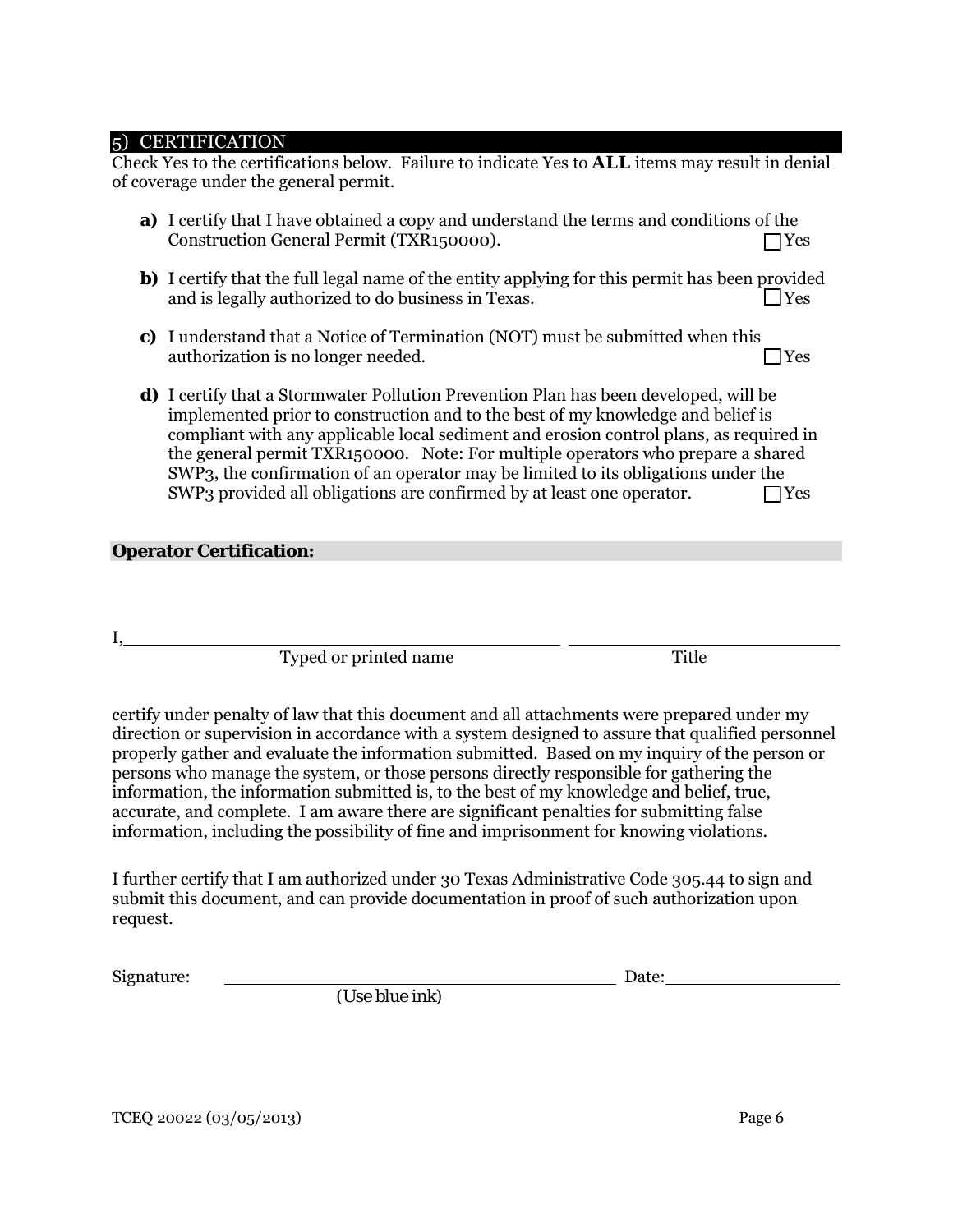| <b>NOTICE OF INTENT CHECKLIST(TXR150000)</b> |  |
|----------------------------------------------|--|
|                                              |  |
|                                              |  |
|                                              |  |
|                                              |  |
|                                              |  |
|                                              |  |
|                                              |  |
|                                              |  |
|                                              |  |
|                                              |  |
|                                              |  |
|                                              |  |

- Did you complete everything? Use this checklist to be sure!
- Are you ready to mail your form to TCEQ? Go to the General Information Section of the Instructions for mailing addresses.

This checklist is for use by the operator to ensure a complete application. Missing information may result in denial of coverage under the general permit. (See NOI process description in the Instructions)

Application Fee:

If paying by Check:

- Check was mailed **separately** to the TCEQs Cashier's Office. (See Instructions for Cashier's address and Application address.)
- Check number and name on check is provided in this application.

If using ePay:

| $\Box$ The voucher number is provided in this application or a copy of the voucher is attached. |  |
|-------------------------------------------------------------------------------------------------|--|
| PERMIT NUMBER:                                                                                  |  |

| $\Box$ Permit number provided – if this application is for renewal of an existing authorization. |  |  |
|--------------------------------------------------------------------------------------------------|--|--|
|                                                                                                  |  |  |

| <b>OPERATOR INFORMATION - Confirm each item is complete:</b> |  |                                                                                                                  |  |
|--------------------------------------------------------------|--|------------------------------------------------------------------------------------------------------------------|--|
|                                                              |  | 그 그 아이들은 그 사람들은 그 사람들을 지르며 그 사람들을 지르며 아주 있다. 그 아이들은 그 사람들은 아주 있다. 그 아주 아주 있다. 그 아주 아주 있다. 그 아주 아주 있다. 그 아주 아주 있다 |  |

- Customer Number (CN) issued by TCEQ Central Registry
- Legal name as filed to do business in Texas (Call TX SOS 512/463-5555)
- Name and title of responsible authority signing the application
- Mailing address is complete & verifiable with USPS. www.usps.com
- Phone numbers/e-mail address
- Type of operator (entity type)
- Independent operator
- Number of employees
	- For corporations or limited partnerships Tax ID and SOS filing numbers
- Application contact and address is complete & verifiable with USPS. [http://www.usps.com](http://www.usps.com/)

| REGULATED ENTITY (RE) INFORMATION ON PROJECT OR SITE - Confirm each item is |  |
|-----------------------------------------------------------------------------|--|
| complete:                                                                   |  |

- Regulated Entity Reference Number (RN) (if site is already regulated by TCEQ) Site/project name/regulated entity
- 
- Latitude and longitude<http://www.tceq.texas.gov/gis/sqmaview.html>
- County
- Site/project physical address. Do not use a rural route or post office box. Business description

GENERAL CHARACTERISTICS - Confirm each item is complete:

- Indian Country Lands –the facility is not on Indian Country Lands
	- Construction activity related to facility associated to oil, gas, or geothermal resources Standard Industrial Classification (SIC) Code [www.osha.gov/oshstats/sicser.html](http://www.osha.gov/oshstats/sicser.html)
- Acres disturbed is provided and qualifies for coverage through a NOI
- Common plan of development or sale
- Receiving water body(s)
- Segment number(s)
- Impaired water body(s)
- MS4 operator
- Edwards Aquifer rule

### **CERTIFICATION**

Certification statements have been checked indicating "Yes"

Signature meets 30 Texas Administrative Code (TAC) 305.44 and is original.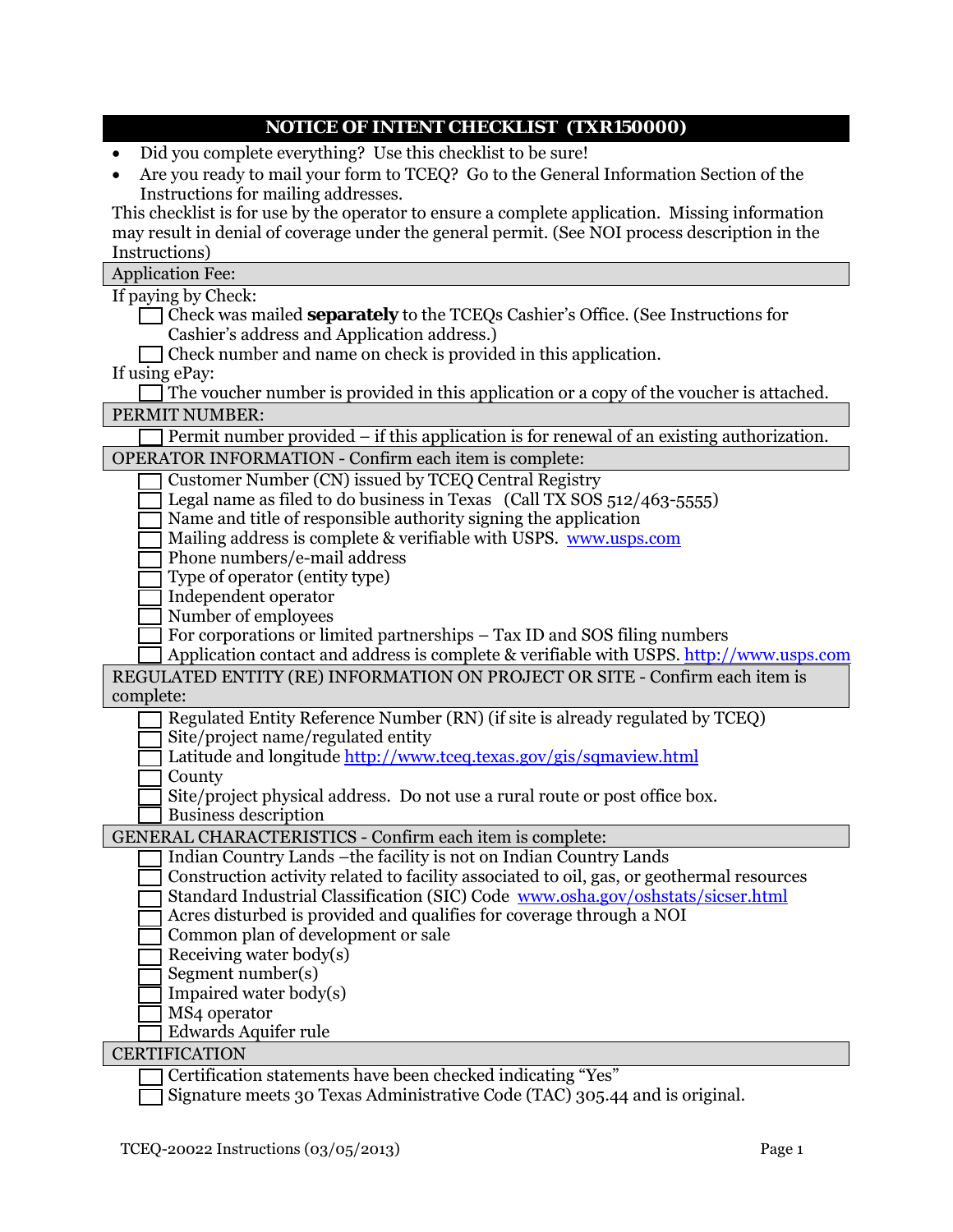# Notice of Intent (NOI) for Stormwater Discharges Associated with Construction Activity under TPDES General Permit (TXR150000)

General Information and Instructions

### GENERAL INFORMATION

## **Where to Send the Notice of Intent (NOI):**

BY REGULAR U.S. MAIL Texas Commission on Environmental Quality Stormwater Processing Center (MC228) P.O. Box 13087 Austin, Texas 78711-3087

BY OVERNIGHT/EXPRESS MAIL Texas Commission on Environmental Quality Stormwater Processing Center (MC228) 12100 Park 35 Circle Austin, TX 78753

#### **TCEQ Contact List:**

Application – status and form questions: *512/245-0130, swpermit@tceq.texas.gov*<br>Technical questions: *512/239-4671, swgp@tceq.texas.gov* Environmental Law Division: *512/239-0600* Records Management - obtain copies of forms:  $512/239-0900$ <br>Reports from databases (as available):  $512/239-DATA$  (3282) Reports from databases (as available): Cashier's office: *512/239-0357 or 512/239-0187*

Technical questions: *512/239-4671, swgp@tceq.texas.gov* 

#### **Notice of Intent Process:**

When your NOI is received by the program, the form will be processed as follows:

- 1) **Administrative Review:** Each item on the form will be reviewed for a complete response. In addition, the operator's legal name must be verified with Texas Secretary of State as valid and active (if applicable). The address(s) on the form must be verified with the US Postal service as receiving regular mail delivery. Never give an overnight/express mailing address.
- 2) **Notice of Deficiency:** If an item is incomplete or not verifiable as indicated above, a notice of deficiency (NOD) will be mailed to the operator. The operator will have 30 days to respond to the NOD. The response will be reviewed for completeness.
- 3) **Acknowledgment of Coverage:** An Acknowledgment Certificate will be mailed to the operator. This certificate acknowledges coverage under the general permit. -or-

**Denial of Coverage:** If the operator fails to respond to the NOD or the response is inadequate, coverage under the general permit may be denied. If coverage is denied, the operator will be notified.

#### **General Permit (Your Permit)**

For NOIs submitted **electronically** through ePermits, provisional coverage under the general permit begins immediately following confirmation of receipt of the NOI form by the TCEQ.

For **paper** NOIs, provisional coverage under the general permit begins **7 days after a completed NOI is postmarked for delivery** to the TCEQ.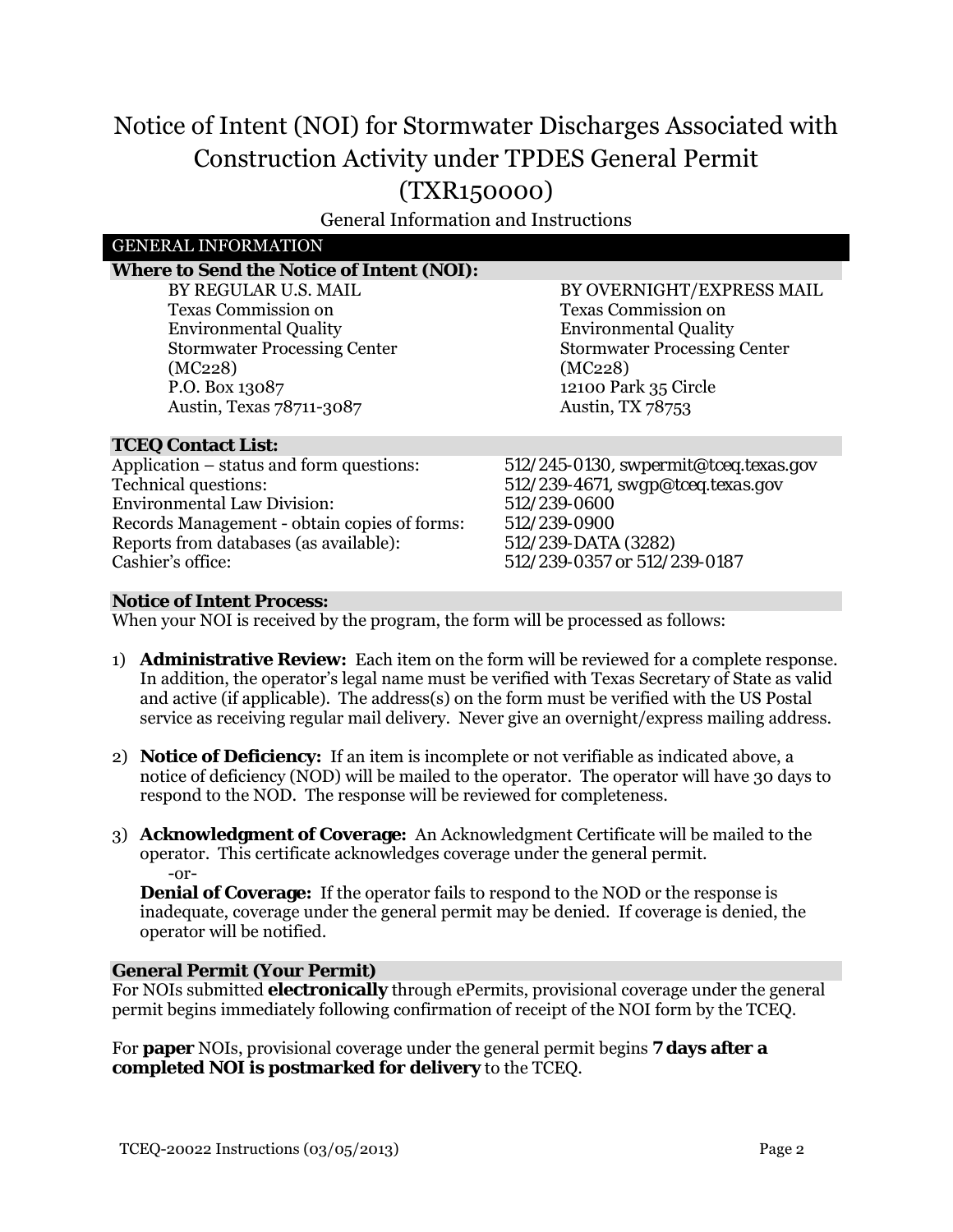You should have a copy of your general permit when submitting your application. You may view and print your permit for which you are seeking coverage, on the TCEQ web site [http://www.tceq.texas.gov.](http://www.tceq.texas.gov/) Search using key word TXR150000.

#### **General Permit Forms**

The Notice of Intent (NOI), Notice of Termination (NOT), and Notice of Change (NOC) (including instructions) are available in Adobe Acrobat PDF format on the TCEQ web site [http://www.tceq.texas.gov.](http://www.tceq.texas.gov/)

#### **Change in Operator**

An authorization under the general permit is not transferable. If the operator of the regulated entity changes, the present permittee must submit a Notice of Termination and the new operator must submit a Notice of Intent. The NOT and NOI must be submitted no later than 10 days prior to the change in Operator status.

#### **TCEQ Central Registry Core Data Form**

The Core Data Form has been incorporated into this form. Do not send a Core Data Form to TCEQ. After final acknowledgment of coverage under the general permit, the program will assign a Customer Number and Regulated Entity Number.

You can find the information on the Central Registry web site at

[http://www12.tceq.texas.gov/crpub/index.cfm.](http://www12.tceq.texas.gov/crpub/index.cfm) You can search by the Regulated Entity (RN), Customer Number (CN) or Name (Permittee), or by your permit number under the search field labeled AAdditional ID@. Capitalize all letters in the permit number.

The Customer (Permittee) is responsible for providing consistent information to the TCEQ, and for updating all CN and RN data for all authorizations as changes occur. For General Permits, a Notice of Change form must be submitted to the program area.

#### **Fees associated with a General Permit**

Payment of the fee may be made by check or money order, payable to TCEQ, or through EPAY (electronic payment through the web).

**Application Fee:** This fee is required to be paid at the time the NOI is submitted. Failure to submit payment at the time the application is filed will cause delays in acknowledgment or denial of coverage under the general permit.

#### Mailed Payments:

Payment must be mailed under separate cover at one of the addresses below using the attached Application Fee submittal form. (DO NOT SEND A COPY OF THE NOI WITH THE APPLICATION FEE SUBMITTAL FORM)

| BY REGULAR U.S. MAIL                             | BY OVERNIGHT/EXPRESS MAIL                        |
|--------------------------------------------------|--------------------------------------------------|
| <b>Texas Commission on Environmental Quality</b> | <b>Texas Commission on Environmental Quality</b> |
| <b>Financial Administration Division</b>         | <b>Financial Administration Division</b>         |
| Cashier's Office, MC-214                         | Cashier's Office, MC-214                         |
| P.O. Box 13088                                   | 12100 Park 35 Circle                             |
| Austin, TX 78711-3088                            | Austin, TX 78753                                 |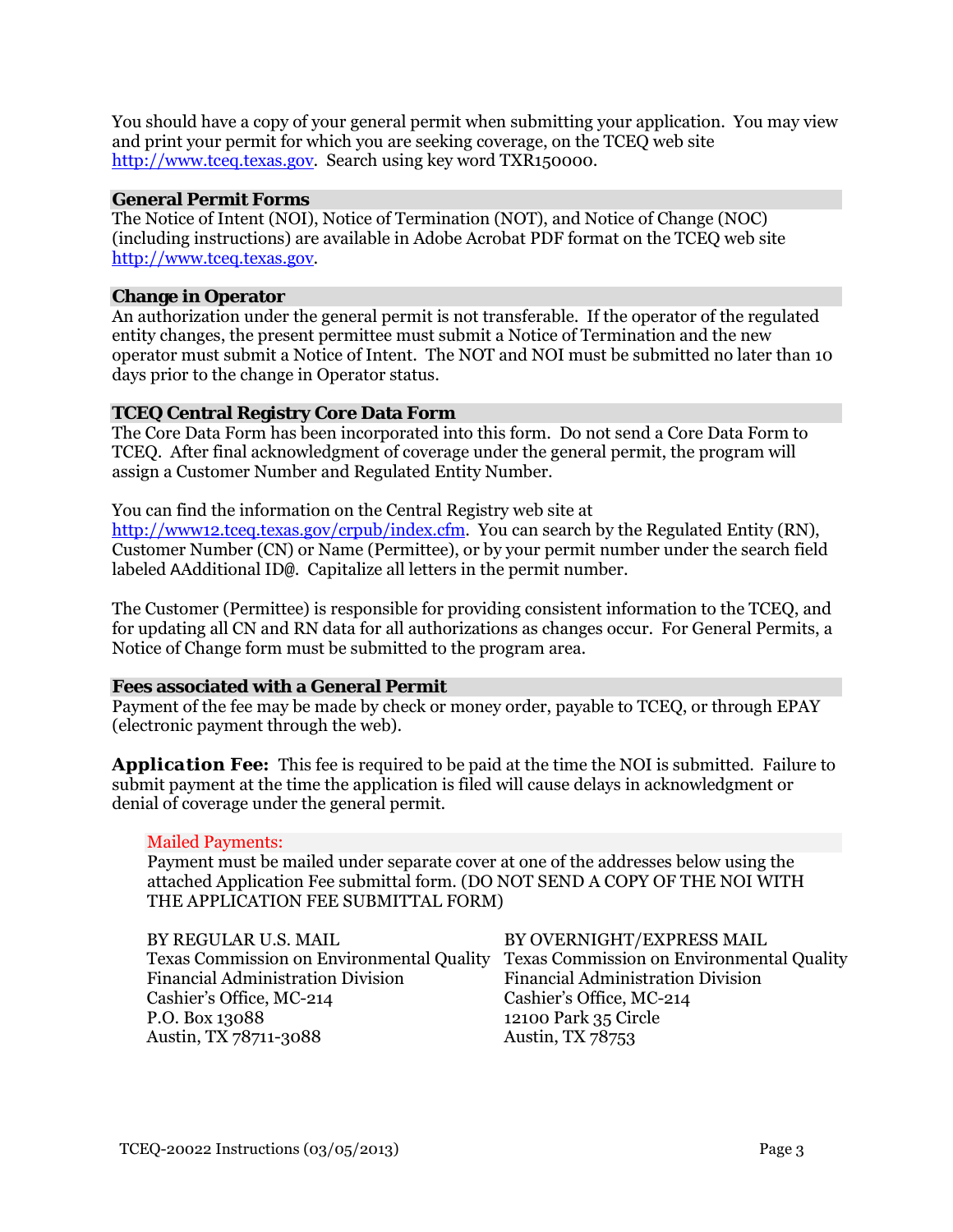#### ePAY Electronic Payment[: http://www.tceq.texas.gov/epay](http://www.tceq.texas.gov/epay)

When making the payment you must select Water Quality, and then select the fee category "General Permit Construction Storm Water Discharge NOI Application". You must include a copy of the payment voucher with your NOI. Your NOI will not be considered complete without the payment voucher.

# **INSTRUCTIONS FOR FILLING OUT THE NOI FORM**

**Renewal of General Permit.** Dischargers holding active authorizations under the expired General Permit are required to submit a NOI to continue coverage. The existing permit number is required. If the permit number is not provided or has been terminated, expired, or denied a new permit number will be issued.

# **1. Operator (Applicant)**

### **a) Enter assigned Customer Number (CN)**

TCEQ's Central Registry will assign each customer a number that begins with CN, followed by nine digits. **This is not a permit number, registration number, or license number**. If this customer has not been assigned a CN, leave the space for the CN blank. If this customer has already been assigned this number, enter the permittee's CN.

### **b) Legal Name**

Provide the current legal name of the permittee, as authorized to do business in Texas. The name must be provided exactly as filed with the Texas Secretary of State (SOS), or on other legal documents forming the entity, that is filed in the county where doing business. You may contact the SOS at 512/463-5555, for more information related to filing in Texas. If filed in the county where doing business, provide a copy of the legal documents showing the legal name.

### **c) Person Signing Application**

Provide information about person signing section 5) Certification.

### **d) Operator Contact's (Responsible Authority) Contact Information and Mailing Address**

Provide a complete mailing address for receiving mail from the TCEQ. The address must be verifiable with the US Postal Service at [http://www.usps.com](http://www.usps.com/) for regular mail delivery (not overnight express mail). If you find that the address is not verifiable using the USPS web search, please indicate the address is used by the USPS for regular mail delivery.

The area code and phone number should provide contact to the operator. Leave Extension blank if not applicable.

The fax number and e-mail address are optional and should correspond to the operator.

### **e) Type of Customer (Entity Type)**

Check only one box that identifies the type of entity. Use the descriptions below to identify the appropriate entity type. Note that the selected entity type also indicates the name that must be provided as an applicant for a permit, registration or authorization.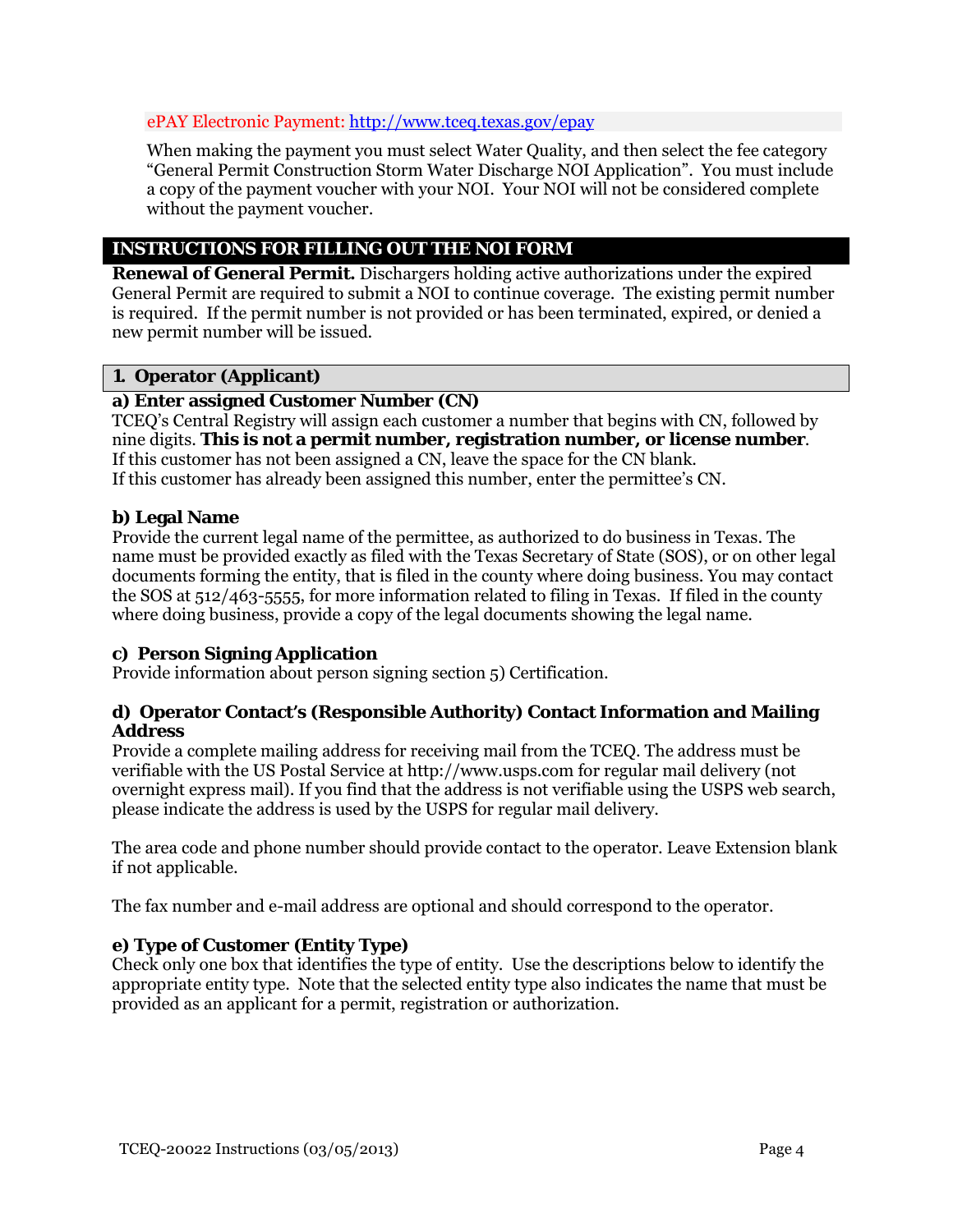### **Sole Proprietorship – DBA**

A sole proprietorship is a customer that is owned by only one person and has not been incorporated. This business may:

- be under the person's name
- have its own name (doing business as or d.b.a.)
- have any number of employees

If the customer is a Sole Proprietorship or DBA, the 'legal name' of the individual business 'owner' must be provided. The DBA name is not recognized as the 'legal name' of the entity. The DBA name may be used for the site name (regulated entity).

#### **Individual**

An individual is a customer who has not established a business, but conducts an activity that needs to be regulated by the TCEQ.

### **Partnership**

- A customer that is established as a partnership as defined by the Texas Secretary of State Office (TX SOS). A Limited Partnership or Limited Liability Partnership (Partnership) is required to file with the Texas Secretary of State. A General Partnership or Joint Venture is not required to register with the state.
- **Partnership (Limited Partnership or Limited Liability Partnership):** A limited partnership is defined in the Act as a partnership formed by two or more persons under the provisions of Section 3 of the Uniform Limited Partnership Act (Art. 6132a, Revised Civil Statutes of Texas) and having as members one or more general partners and one or more limited partners. The limited partners as such are not bound by the obligations of the partnership. Limited partners may not take part in the day-to-day operations of the business. A Limited Partnership must file with the Texas Secretary of State. A registered limited liability partnership is a general or limited partnership that is registered with the Texas Secretary of State. The partnership's name must contain the words "Registered Limited Liability Partnership" or the abbreviation "L.L.P." as the last words or letters of its name.
- **General Partnership:** A general partner may or may not invest, participates in running the partnership and is liable for all acts and debts of the partnership and any member of it. A General Partnership does not have limited partners. For a General Partnership, there is no registration with the state or even written agreement necessary for a general partnership to be formed. The legal definition of a partnership is generally stated as "an association of two or more persons to carry on as co-owners a business for profit" (Revised Uniform Partnership Act § 101 [1994]).
- **Joint Venture:** A joint venture is but another name for a special partnership. It might be distinguished from a general partnership in that the latter is formed for the transaction of a general business, while a joint venture is usually limited to a single transaction. That is, a joint venture is a special combination of persons in the nature of a partnership engaged in the joint prosecution of a particular transaction for mutual benefit or profit.

### **Corporation**

A customer meets all of these conditions:

- is a legally incorporated entity under the laws of any state or country
- is recognized as a corporation by the Texas Secretary of State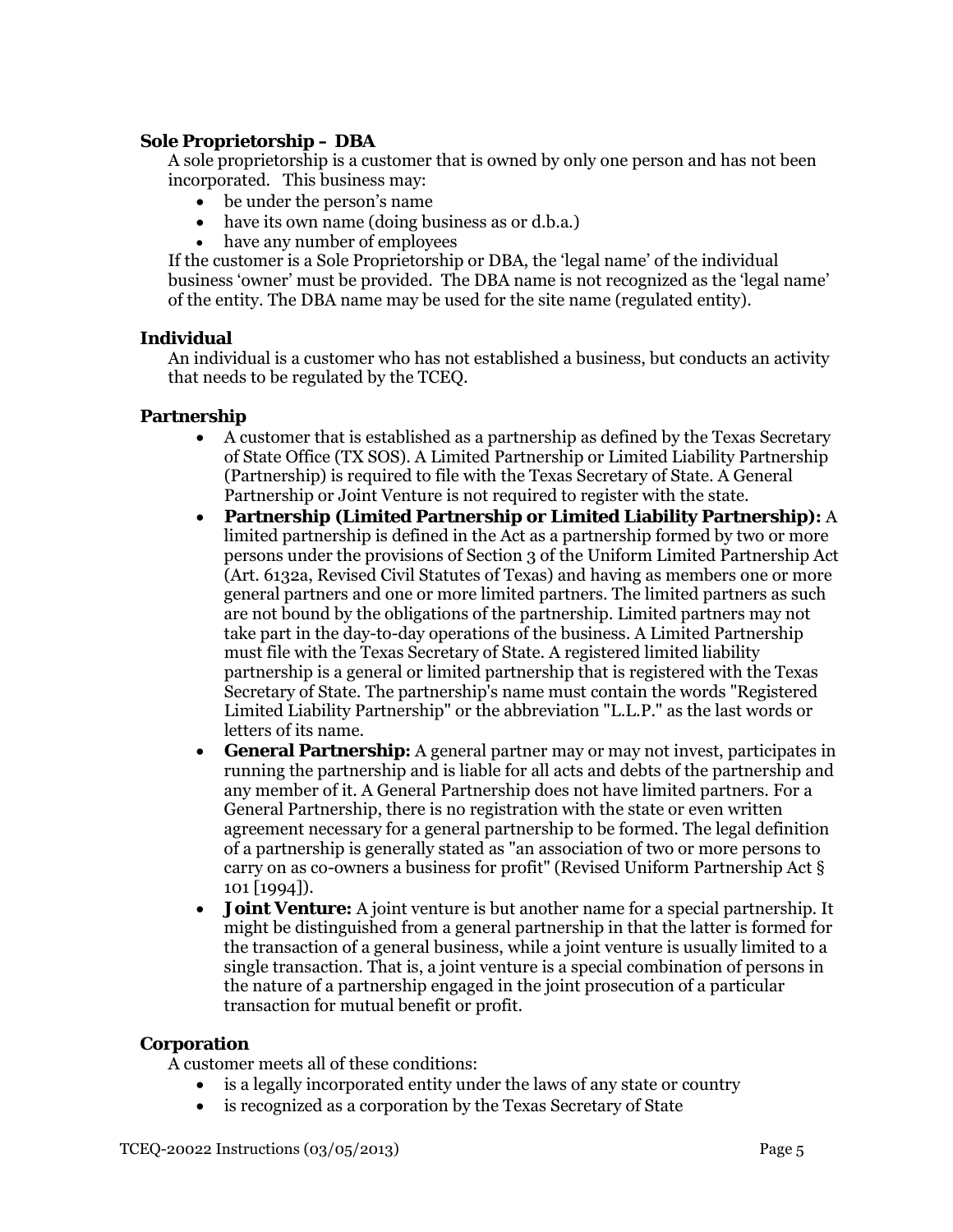- has proper operating authority to operate in Texas.
- The corporation's 'legal name' as filed with the Texas Secretary of State must be provided as applicant. An 'assumed' name of a corporation is not recognized as the 'legal name' of the entity.

#### **Government**

Federal, state, county, or city government (as appropriate) The customer is either an agency of one of these levels of government or the governmental body itself. The government agency's 'legal name' must be provided as the applicant. A department name or other description of the organization should not be included as a part of the 'legal name' as applicant.

#### **Trust or Estate**

A trust and an estate are fiduciary relationships governing the trustee/executor with respect to the trust/estate property.

#### **Other Government**

A utility district, water district, tribal government, college district, council of governments, or river authority. Write in the specific type of government.

#### **Other**

The customer does not fit any of the above descriptions. Enter a short description of the type of customer in the blank provided.

#### **f) Independent Entity**

Check No if this customer is a subsidiary, part of a larger company, or is a governmental entity. Otherwise, check Yes.

#### **g) Number of Employees**

Check one box to show the number of employees for this customer's entire company, at all locations. This is not necessarily the number of employees at the site named in the application.

### **h) Customer Business Tax and Filing Numbers**

These are required for Corporations and Limited Partnerships. These are not required for Individuals, Government, and Sole Proprietors.

#### **State Franchise Tax ID Number**

Corporations and limited liability companies that operate in Texas are issued a franchise tax identification number. If this customer is a corporation or limited liability company, enter this number here.

### **Federal Tax ID**

All businesses, except for some small sole proprietors, individuals, or general partnerships should have a federal taxpayer identification number (TIN). Enter this number here. Use no prefixes, dashes, or hyphens. Sole proprietors, individuals, or general partnerships do not need to provide a federal tax ID.

### **TX SOS Charter (filing) Number**

Corporations and Limited Partnerships required to register with the Texas Secretary of State are issued a charter or filing number. You may obtain further information by calling SOS at 512/463-5555.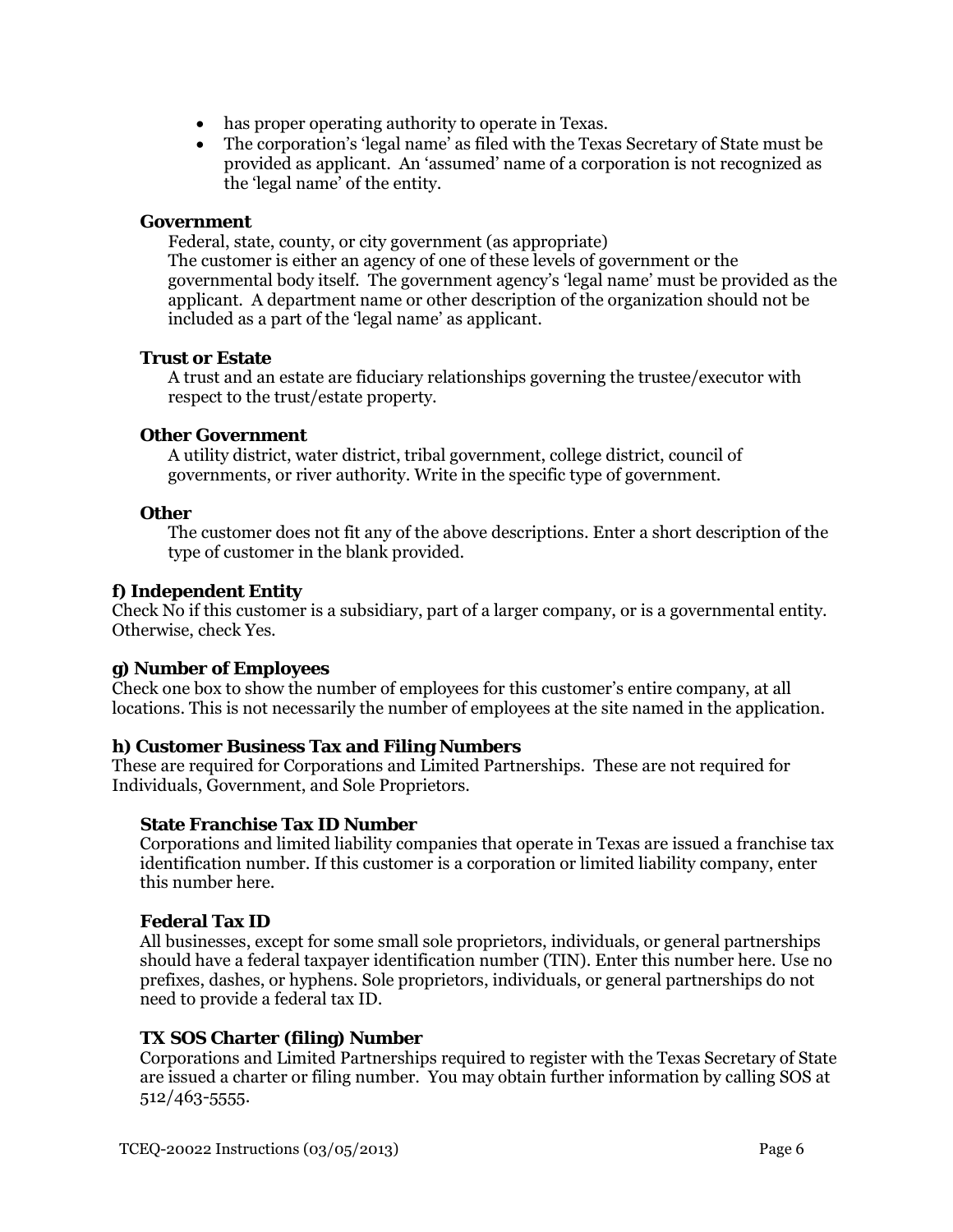# **DUNS Number**

Most businesses have a DUNS (Data Universal Numbering System) number issued by Dun and Bradstreet Corp. If this customer has one, enter it here.

# **2. APPLICATION CONTACT**

Provide the name, title and communication information of the person that TCEQ can contact for additional information regarding this application.

# **3. REGULATED ENTITY (RE) INFORMATION ON PROJECT OR SITE**

# **a) Regulated Entity Reference Number (RN)**

A number issued by TCEQ's Central Registry to sites (a location where a regulated activity occurs) regulated by TCEQ. This is not a permit number, registration number, or license number. If this regulated entity has not been assigned an RN, leave this space blank.

If the site of your business is part of a larger business site, a Regulated Entity Number (RN) may already be assigned for the larger site. Use the RN assigned for the larger site. Search TCEQ's Central Registry to see if the larger site may already be registered as a regulated site at: <http://www12.tceq.texas.gov/crpub/index.cfm?fuseaction=regent.RNSearch>

If the site is found, provide the assigned Regulated Entity Reference Number (RN) and provide the information for the site to be authorized through this application. The site information for this authorization may vary from the larger site information.

An example is a chemical plant where a unit is owned or operated by a separate corporation that is accessible by the same physical address of your unit or facility. Other examples include industrial parks identified by one common address but different corporations have control of defined areas within the site. In both cases, an RN would be assigned for the physical address location and the permitted sites would be identified separately under the same RN.

# **b) Site/Project Name/Regulated Entity**

Provide the name of the site as known by the public in the area where the site is located. The name you provide on this application will be used in the TCEQ Central Registry as the Regulated Entity name.

# **c) Description of Activity Regulated**

In your own words, briefly describe the primary business that you are doing that requires this authorization. Do not repeat the SIC Code description.

# **d) County**

Identify the county or counties in which the regulated entity is located.

# **e) Latitude and Longitude**

Enter the latitude and longitude of the site in degrees, minutes, and seconds or decimal form. For help obtaining the latitude and longitude, go to: <http://www.tceq.texas.gov/gis/sqmaview.html> or <http://nationalmap.gov/ustopo>

# **f) Site/Project (RE) Physical Address/Location Information**

Enter the complete address for the site in Section A if the address can be validated through the US Postal Service. If the physical address is not recognized as a USPS delivery address, you may need to validate the address with your local police (911 service) or through an online map site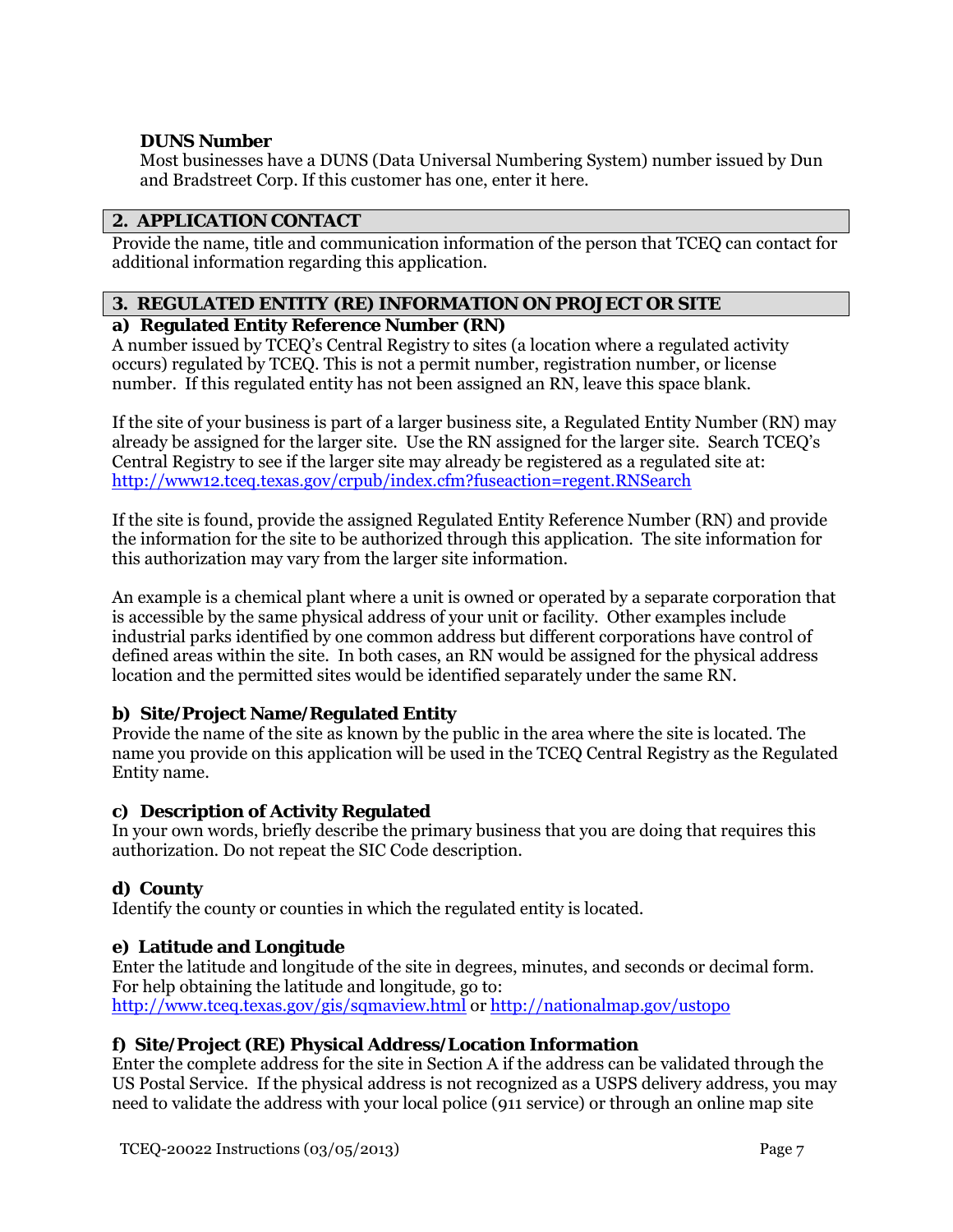used to locate a site. Please confirm this to be a complete and valid address. Do not use a rural route or post office box for a site location.

If a site does not have an address that includes a street (or house) number and street name, enter NO ADDRESS for the street name in Section A. In Section B provide a complete written location description. For example: "The site is located 2 miles west from intersection of Hwy 290 & IH35, located on the southwest corner of the Hwy 290 South bound lane." Provide the city (or nearest city) and zip code of the facility location.

## **4. GENERAL CHARACTERISTICS**

### **a) Indian Country Lands**

If your site is located on Indian Country Lands, the TCEQ does not have authority to process your application. You must obtain authorization through EPA, Region 6, Dallas. Do not submit this form to TCEQ.

#### **b) Construction activity associated with facility associated with exploration, development, or production of oil, gas, or geothermal resources**

If your activity is associated with oil and gas exploration, development, or production, you may be under jurisdiction of the Railroad Commission of Texas and may need to obtain authorization from EPA Region 6. For more information, see:

[http://info.sos.state.tx.us/pls/pub/readtac\\$ext.TacPage?sl=R&app=9&p\\_dir=&p\\_rloc=&p\\_tlo](http://info.sos.state.tx.us/pls/pub/readtac$ext.TacPage?sl=R&app=9&p_dir=&p_rloc=&p_tloc=&p_ploc=&pg=1&p_tac=&ti=16&pt=1&ch=3&rl=30)  $c = 8p$  ploc= $8pg = 18p$  tac= $8ti = 168pt = 18ch = 38rl = 30$ 

Construction activities associated with a facility related to oil, gas or geothermal resources may include the construction of a well site; treatment or storage facility; underground hydrocarbon or natural gas storage facility; reclamation plant; gas processing facility; compressor station; terminal facility where crude oil is stored prior to refining and at which refined products are stored solely for use at the facility; a carbon dioxide geologic storage facility; and a gathering, transmission, or distribution pipeline that will transport crude oil or natural gas, including natural gas liquids, prior to refining of such oil or the use of the natural gas in any manufacturing process or as a residential or industrial fuel.

Where required by federal law, discharges of stormwater associated with construction activities under the Railroad Commission's jurisdiction must be authorized by the EPA and the Railroad Commission of Texas, as applicable. Activities under Railroad Commission of Texas jurisdiction include construction of a facility that, when completed, would be associated with the exploration, development, or production of oil or gas or geothermal resources, such as a well site; treatment or storage facility; underground hydrocarbon or natural gas storage facility; reclamation plant; gas processing facility; compressor station; terminal facility where crude oil is stored prior to refining and at which refined products are stored solely for use at the facility; a carbon dioxide geologic storage facility under the jurisdiction of the Railroad Commission of Texas; and a gathering, transmission, or distribution pipeline that will transport crude oil or natural gas, including natural gas liquids, prior to refining of such oil or the use of the natural gas in any manufacturing process or as a residential or industrial fuel. The Railroad Commission of Texas also has jurisdiction over stormwater from land disturbance associated with a site survey that is conducted prior to construction of a facility that would be regulated by the Railroad Commission of Texas. Under 33 U.S.C. §1342(l)(2) and §1362(24), EPA cannot require a permit for discharges of stormwater from "field activities or operations associated with {oil and gas} exploration, production, processing, or treatment operations, or transmission facilities, including activities necessary to prepare a site for drilling and for the movement and placement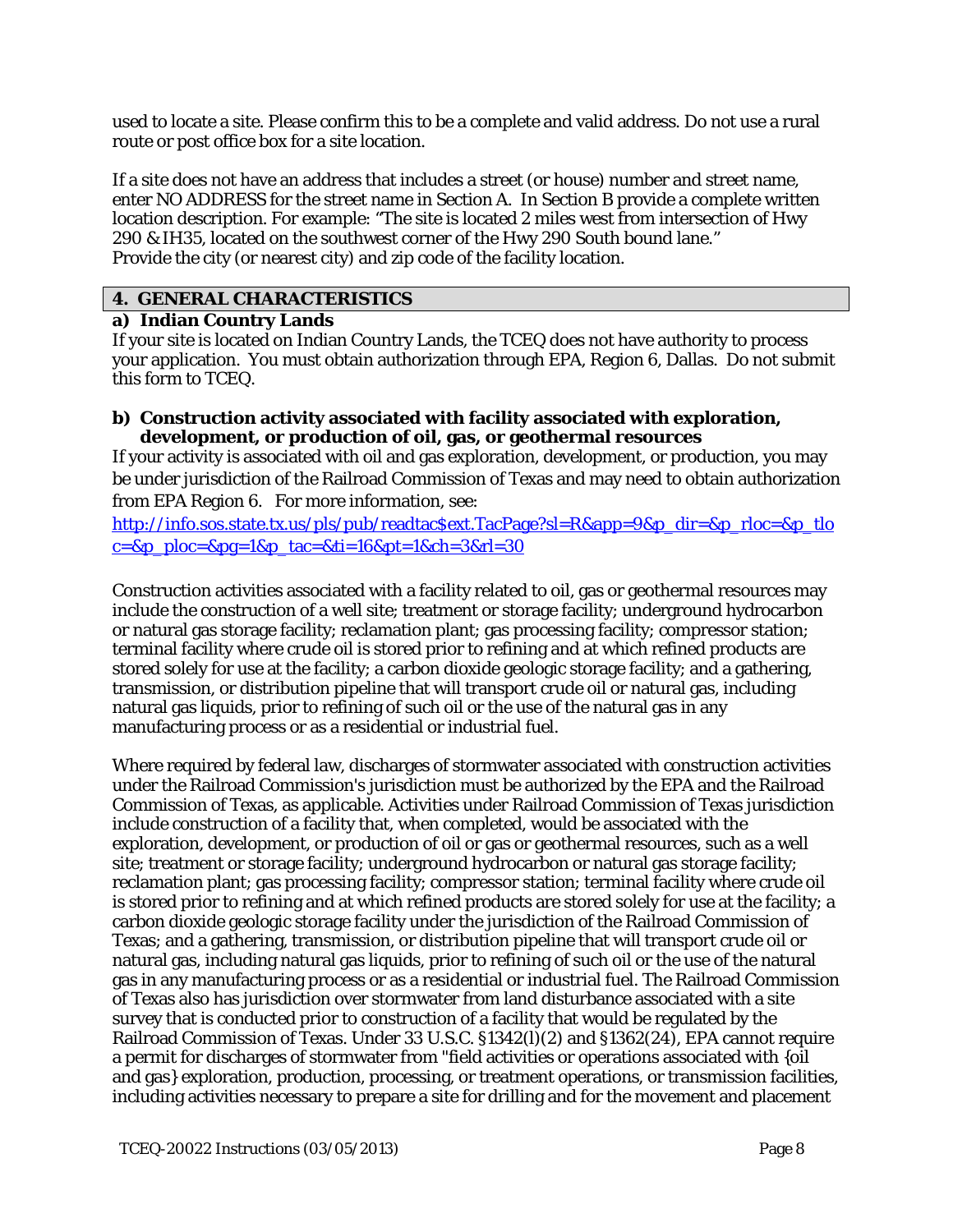of drilling equipment, whether or not such field activities or operations may be considered to be construction activities" unless the discharge is contaminated by contact with any overburden, raw material, intermediate product, finished product, byproduct, or waste product located on the site of the facility. Under §3.8 of this title (relating to Water Protection), the Railroad Commission of Texas prohibits operators from causing or allowing pollution of surface or subsurface water. Operators are encouraged to implement and maintain best management practices (BMPs) to minimize discharges of pollutants, including sediment, in stormwater during construction activities to help ensure protection of surface water quality during storm events.

# **c) Primary Standard Industrial Classification (SIC) Code**

Provide the SIC Code that best describes the construction activity being conducted at this site.

Common SIC Codes related to construction activities include:

- 1521 Construction of Single Family Homes
- 1522 Construction of Residential Bldgs. Other than Single Family Homes
- 1541 Construction of Industrial Bldgs. and Warehouses
- 1542 Construction of Non-residential Bldgs, other than Industrial Bldgs. and **Warehouses**
- 1611 Highway and Street Construction, except Highway Construction
- 1622 Bridge, Tunnel, and Elevated Highway Construction
- 1623 Water, Sewer, Pipeline and Communications, and Power Line Construction

For help with SIC Codes, go to: <http://www.osha.gov/pls/imis/sicsearch.html>

# **d) Secondary SIC Code**

Secondary SIC Code(s) may be provided. Leave blank if not applicable. For help with SIC Codes, go to:

<http://www.osha.gov/pls/imis/sicsearch.html>

### **e) Total Number of Acres Disturbed**

Provide the approximate number of acres that the construction site will disturb. Construction activities that disturb less than one acre, unless they are part of a larger common plan that disturbs more than one acre, do not require permit coverage. Construction activities that disturb between one and five acres, unless they are part of a common plan that disturbs more than five acres, do not require submission of an NOI. Therefore, the estimated area of land disturbed should not be less than five, unless the project is part of a larger common plan that disturbs five or more acres. Disturbed means any clearing, grading, excavating, or other similar activities.

If you have any questions about this item, please contact the stormwater technical staff by phone at  $(512)239-4671$  or by email at swgp@tceq.texas.gov.

# **f) Common Plan of Development**

Construction activities that disturb less than five acres do not require submission of an NOI unless they are part of a common plan of development or for sale where the area disturbed is five or more acres. Therefore, the estimated area of land disturbed should not be less than five, unless the project is part of a larger common plan that disturbs five or more acres. Disturbed means any clearing, grading, excavating, or other similar activities.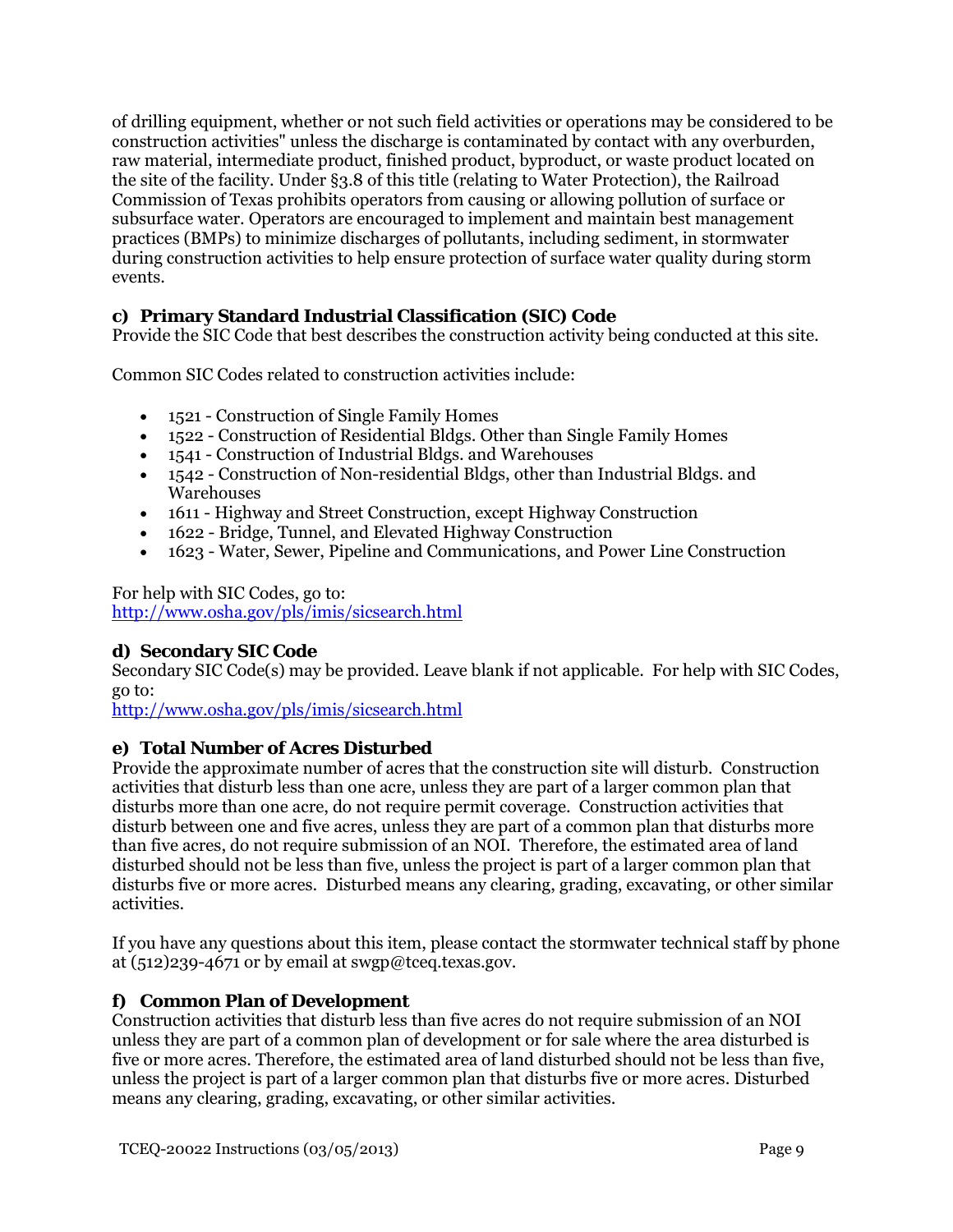For more information on "What is a common plan of development?" go to: [www.tceq.texas.gov/permitting/stormwater/common\\_plan\\_of\\_development\\_steps.html](www.tceq.texas.gov/permitting/stormwater/common_plan_of_development_steps.html)

For further information, go to the TCEQ stormwater construction webpage at: <www.tceq.texas.gov/goto/construction> and search for "Additional Guidance and Quick Links". If you have any further questions about this item, please call the stormwater technical staff at (512)239-4671.

# **g) Identify the water body(s) receiving stormwater runoff**

The stormwater may be discharged directly to a receiving stream or through a MS4 from your site. It eventually reaches a receiving water body such as a local stream or lake, possibly via a drainage ditch. You must provide the name of the water body that receives the discharge from the site (a local stream or lake).

If your site has more than one outfall you need to include the name of the first water body for each outfall, if they are different.

### **h) Identify the segment number(s) of the classified water body(s)**

Identify the classified segment number(s) receiving a discharge directly or indirectly. Go to the following link to find the segment number of the classified water body where stormwater will flow from the site:<www.tceq.texas.gov/waterquality/monitoring/viewer.html>

You may also find the segment number in TCEQ publication GI-316: <www.tceq.texas.gov/publications/gi/gi-316>

If the discharge is into an unclassified receiving water and then crosses state lines prior to entering a classified segment, select the appropriate watershed:

- 0100 (Canadian River Basin)
- 0200 (Red River Basin)
- 0300 (Sulfur River Basin)
- 0400 (Cypress Creek Basin)
- 0500 (Sabine River Basin)

Call the Water Quality Assessments section at (512)239-4671 for further assistance.

### **i) Discharge into MS4**

The discharge may initially be into a municipal separate storm sewer system (MS4). The Construction General Permit requires the Operator to provide a copy of the NOI to the MS4 Operator.

### **j) Identify the MS4 Operator**

If the stormwater discharge is into an MS4, provide the name of the entity that operates the MS4 where the stormwater discharges. An MS4 operator is often a city, town, county, or utility district, but possibly can be another form of government. Please note that the Construction General Permit requires the Operator to supply the MS4 with a copy of the NOI submitted to TCEQ. For assistance, you may call the technical staff at (512)239-4671.

#### **k) Surface Water bodies on list of impaired waters**

Indicate Yes or No if any surface water bodies receiving discharges from the construction site are on the latest EPA-approved CWA 303(d) List of impaired waters. The EPA-approved CWA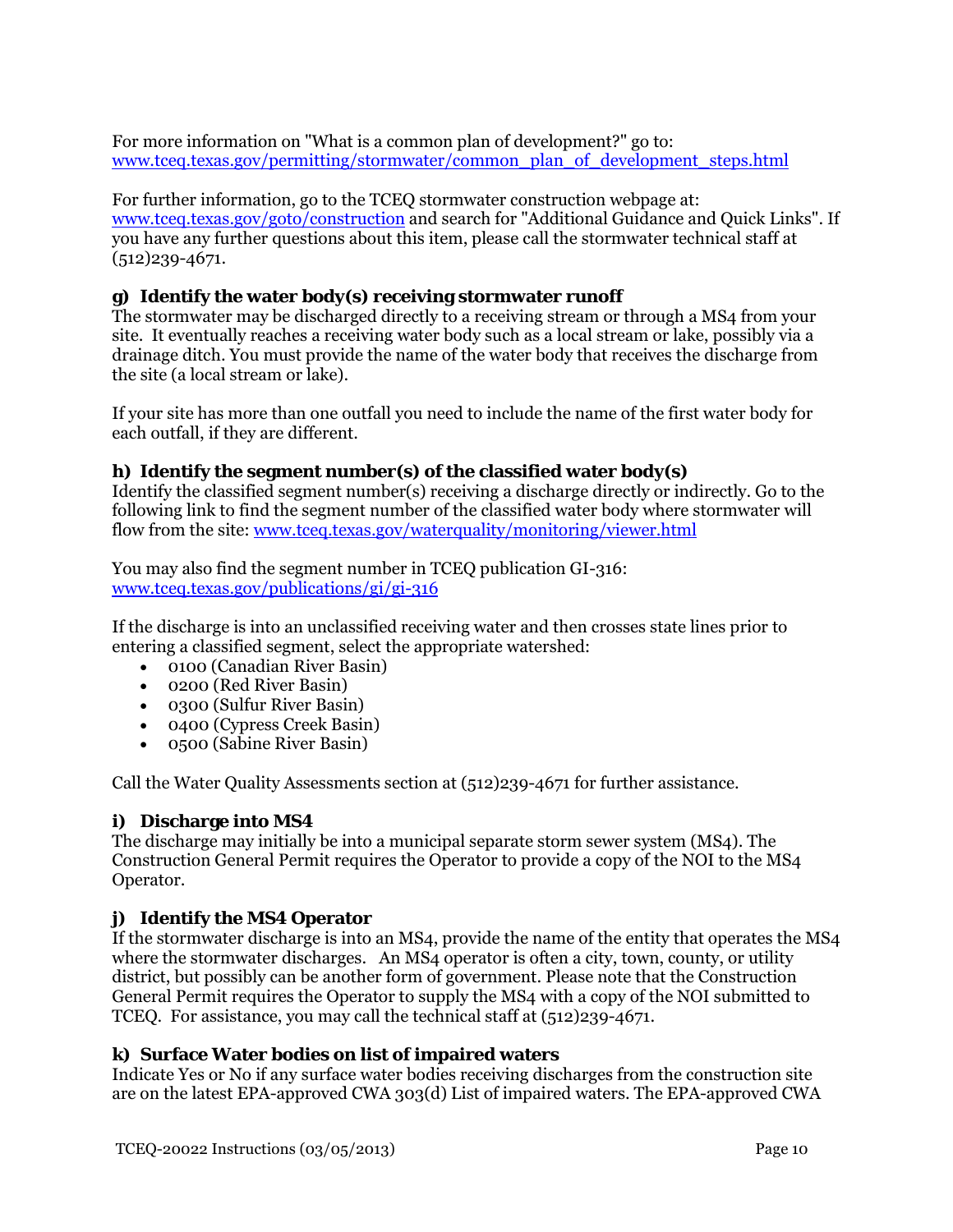303(d) List of impaired waters in Texas can be found at: [www.tceq.texas.gov/waterquality/assessment/305\\_303.html](http://www.tceq.texas.gov/waterquality/assessment/305_303.html)

NOTE: Do not use any "draft" documents.

# **l) Identify the impaired water body(s)**

Provide the name(s) of surface water bodies receiving discharges or potential discharges from the construction site that are on the latest EPA-approved CWA 303(d) List of impaired waters. The EPA-approved CWA 303(d) List of impaired waters in Texas can be found at: [www.tceq.texas.gov/waterquality/assessment/305\\_303.html](http://www.tceq.texas.gov/waterquality/assessment/305_303.html)

NOTE: Do not use any "draft" documents.

# **m) Discharges to the Edwards Aquifer Recharge Zone**

See maps on the TCEQ website to determine if the site is located within the Recharge Zone, Contributing Zone, or Contributing Zone within the Transition Zone of the Edwards Aquifer at: [www.tceq.texas.gov/field/eapp/viewer.html](http://www.tceq.texas.gov/field/eapp/viewer.html)

If the discharge or potential discharge is within the Recharge Zone, Contributing Zone, or Contributing Zone within the Transition Zone of the Edwards Aquifer, a site specific authorization approved by the Executive Director under the Edwards Aquifer Protection Program (30 TAC Chapter 213) is required before construction can begin.

The general permit requires the approved Contributing Zone Plan or Water Pollution Abatement Plan to be included or referenced as a part of the Stormwater Pollution Prevention Plan.

# **n) Certification regarding Edwards Aquifer Rule (30 TAC Chapter 213)**

If the discharge or potential discharge is within the Recharge Zone, Contributing Zone, or Contributing Zone within the Transition Zone of the Edwards Aquifer as defined in 30 TAC Chapter 213, the certification must be answered "Yes" for coverage under the Construction General Permit. The TCEQ approved plan must be readily available for TCEQ staff to review at the time that the NOI is submitted.

For questions regarding the Edwards Aquifer Protection Program, contact the appropriate TCEQ Regional Office. For projects in Hays, Travis and Williamson Counties: Austin Regional Office, 12100 Park 35 Circle, Austin, TX 78753, 512-339-2929. For Projects in Bexar, Comal, Kinney, Medina and Uvalde Counties: TCEQ San Antonio Regional Office, 14250 Judson Rd., San Antonio, TX 78233-4480, 210-490-3096.

# **5. CERTIFICATIONS**

Failure to indicate **Yes** to ALL of the certification items may result in denial of coverage under the general permit.

#### **a) Certification of Understanding the Terms and Conditions of Construction General Permit (TXR150000)**

Provisional coverage under the Construction General Permit (TXR150000) begins 7 days after the completed paper NOI is postmarked for delivery to the TCEQ. (Electronic applications submitted through ePermits have immediate provisional coverage). You must obtain a copy and read the Construction General Permit before submitting your application. You may view and print the Construction General Permit for which you are seeking coverage at the TCEQ web site: [www.tceq.texas.gov/goto/construction](http://www.tceq.texas.gov/goto/construction)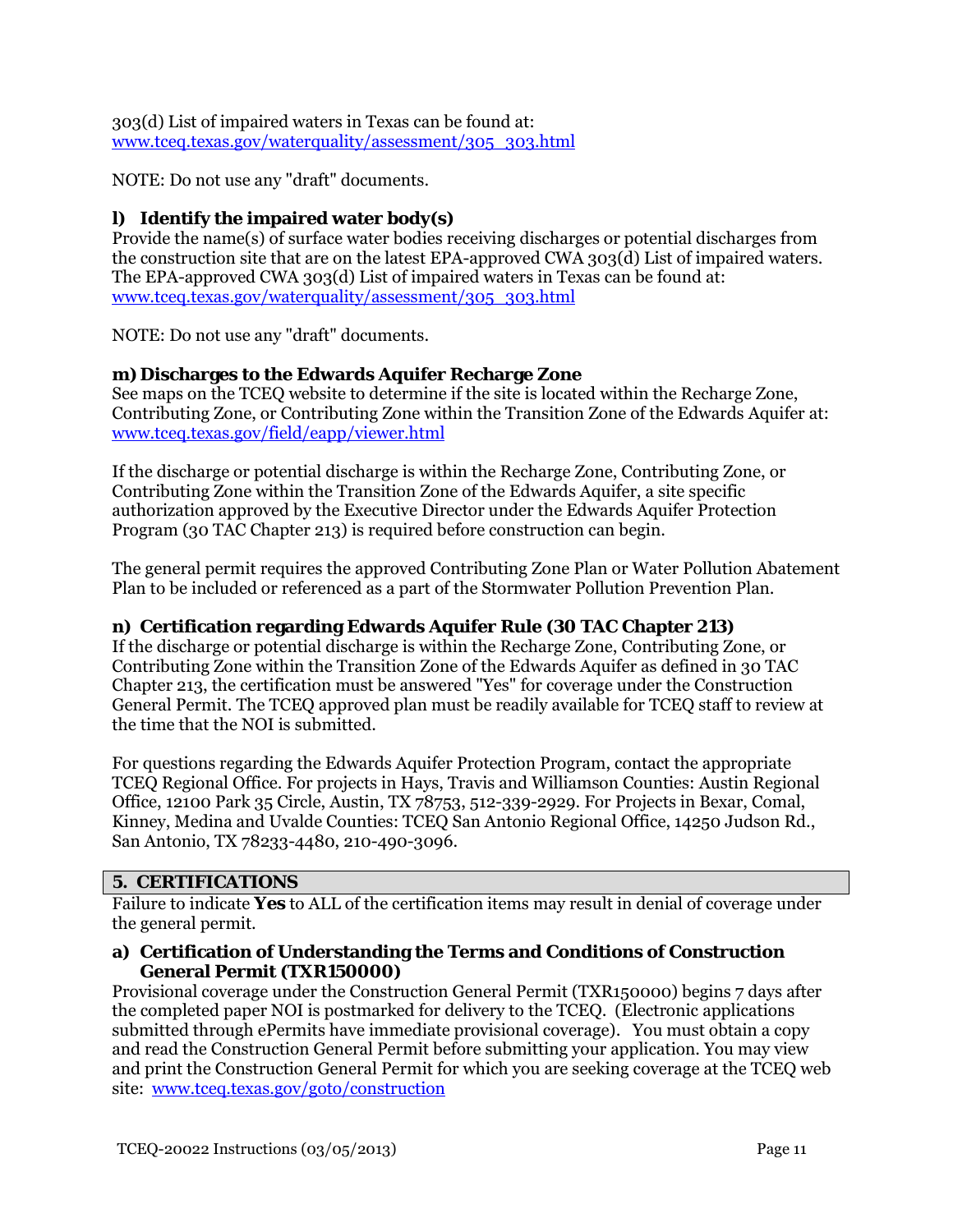# **b) Certification of Legal Name**

The full legal name of the applicant as authorized to do business in Texas is required. The name must be provided exactly as filed with the Texas Secretary of State (SOS), or on other legal documents forming the entity, that is filed in the county where doing business. You may contact the SOS at (512)463 5555, for more information related to filing in Texas.

# **c) Understanding of Notice of Termination**

A permittee shall terminate coverage under this Construction General Permit through the submittal of a NOT when the operator of the facility changes, final stabilization has been reached, the discharge becomes authorized under an individual permit, or the construction activity never began at this site.

# **d) Certification of Stormwater Pollution Prevention Plan**

The SWP3 identifies the areas and activities that could produce contaminated runoff at your site and then tells how you will ensure that this contamination is mitigated. For example, in describing your mitigation measures, your site's plan might identify the devices that collect and filter stormwater, tell how those devices are to be maintained, and tell how frequently that maintenance is to be carried out. You must develop this plan in accordance with the TCEQ general permit requirements. This plan must be developed and implemented before you complete this NOI. The SWP3 must be available for a TCEQ investigator to review on request.

### **Operator Certification:**

The certification must bear an original signature of a person meeting the signatory requirements specified under 30 Texas Administrative Code (TAC) §305.44.

# **IF YOU ARE A CORPORATION**:

The regulation that controls who may sign an NOI or similar form is 30 Texas Administrative Code §305.44(a)(1) (see below). According to this code provision, any corporate representative may sign an NOI or similar form so long as the authority to sign such a document has been delegated to that person in accordance with corporate procedures. By signing the NOI or similar form, you are certifying that such authority has been delegated to you. The TCEQ may request documentation evidencing such authority.

# **IF YOU ARE A MUNICIPALITY OR OTHER GOVERNMENT ENTITY:**

The regulation that controls who may sign an NOI or similar form is 30 Texas Administrative Code §305.44(a)(3) (see below). According to this code provision, only a ranking elected official or principal executive officer may sign an NOI or similar form. Persons such as the City Mayor or County Commissioner will be considered ranking elected officials. In order to identify the principal executive officer of your government entity, it may be beneficial to consult your city charter, county or city ordinances, or the Texas statute(s) under which your government entity was formed. An NOI or similar document that is signed by a government official who is not a ranking elected official or principal executive officer does not conform to §305.44(a)(3). The signatory requirement may not be delegated to a government representative other than those identified in the regulation. By signing the NOI or similar form, you are certifying that you are either a ranking elected official or principal executive officer as required by the administrative code. Documentation demonstrating your position as a ranking elected official or principal executive officer may be requested by the TCEQ.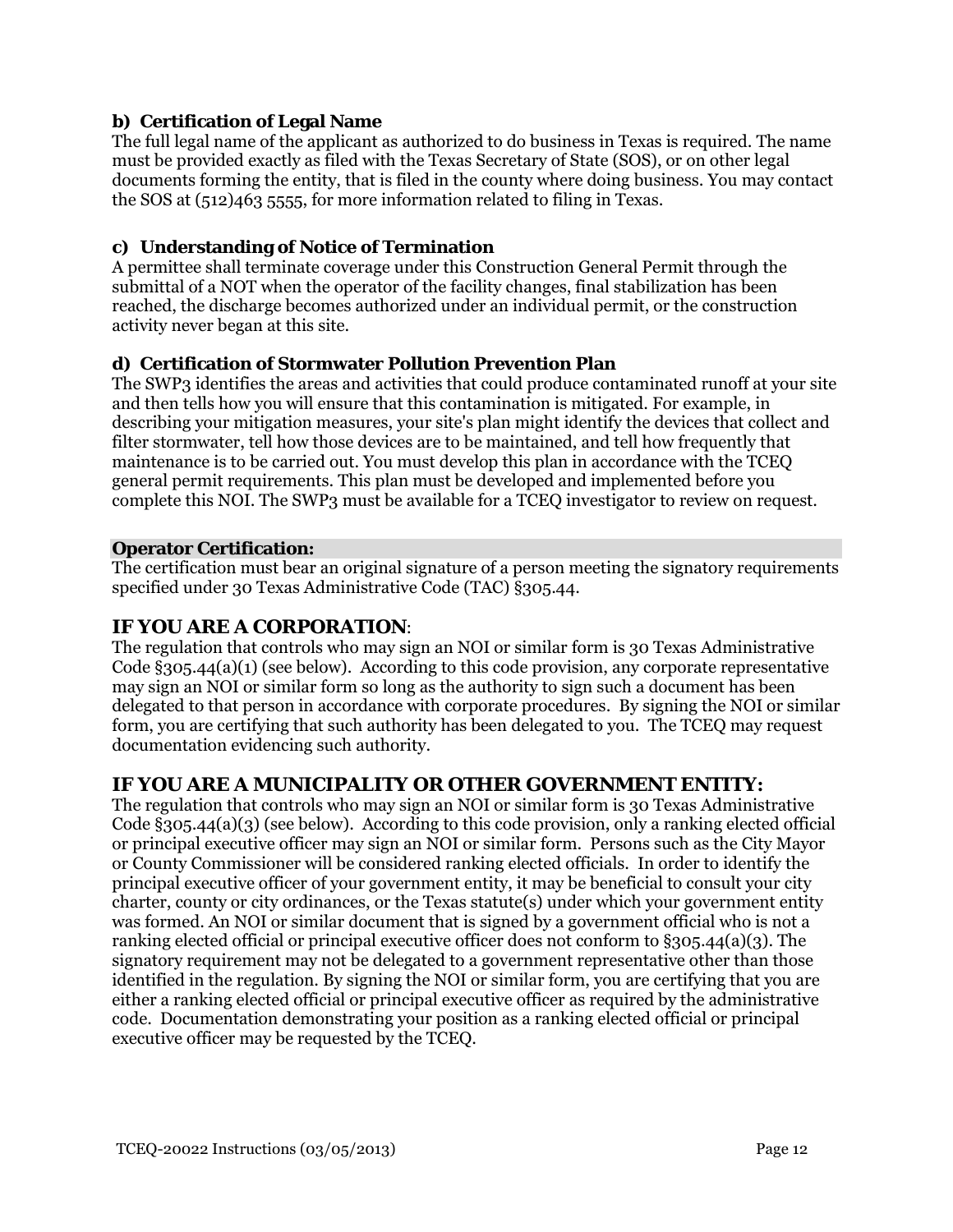If you have any questions or need additional information concerning the signatory requirements discussed above, please contact the Texas Commission on Environmental Quality's Environmental Law Division at (512)239-0600.

#### **30 Texas Administrative Code §305.44. Signatories to Applications**

(a) All applications shall be signed as follows.

 (1) For a corporation, the application shall be signed by a responsible corporate officer. For purposes of this paragraph, a responsible corporate officer means a president, secretary, treasurer, or vice-president of the corporation in charge of a principal business function, or any other person who performs similar policy or decision-making functions for the corporation; or the manager of one or more manufacturing, production, or operating facilities employing more than 250 persons or having gross annual sales or expenditures exceeding \$25 million (in second-quarter 1980 dollars), if authority to sign documents has been assigned or delegated to the manager in accordance with corporate procedures. Corporate procedures governing authority to sign permit or post-closure order applications may provide for assignment or delegation to applicable corporate positions rather than to specific individuals.

 (2) For a partnership or sole proprietorship, the application shall be signed by a general partner or the proprietor, respectively.

 (3) For a municipality, state, federal, or other public agency, the application shall be signed by either a principal executive officer or a ranking elected official. For purposes of this paragraph, a principal executive officer of a federal agency includes the chief executive officer of the agency, or a senior executive officer having responsibility for the overall operations of a principal geographic unit of the agency (e.g., regional administrator of the EPA).